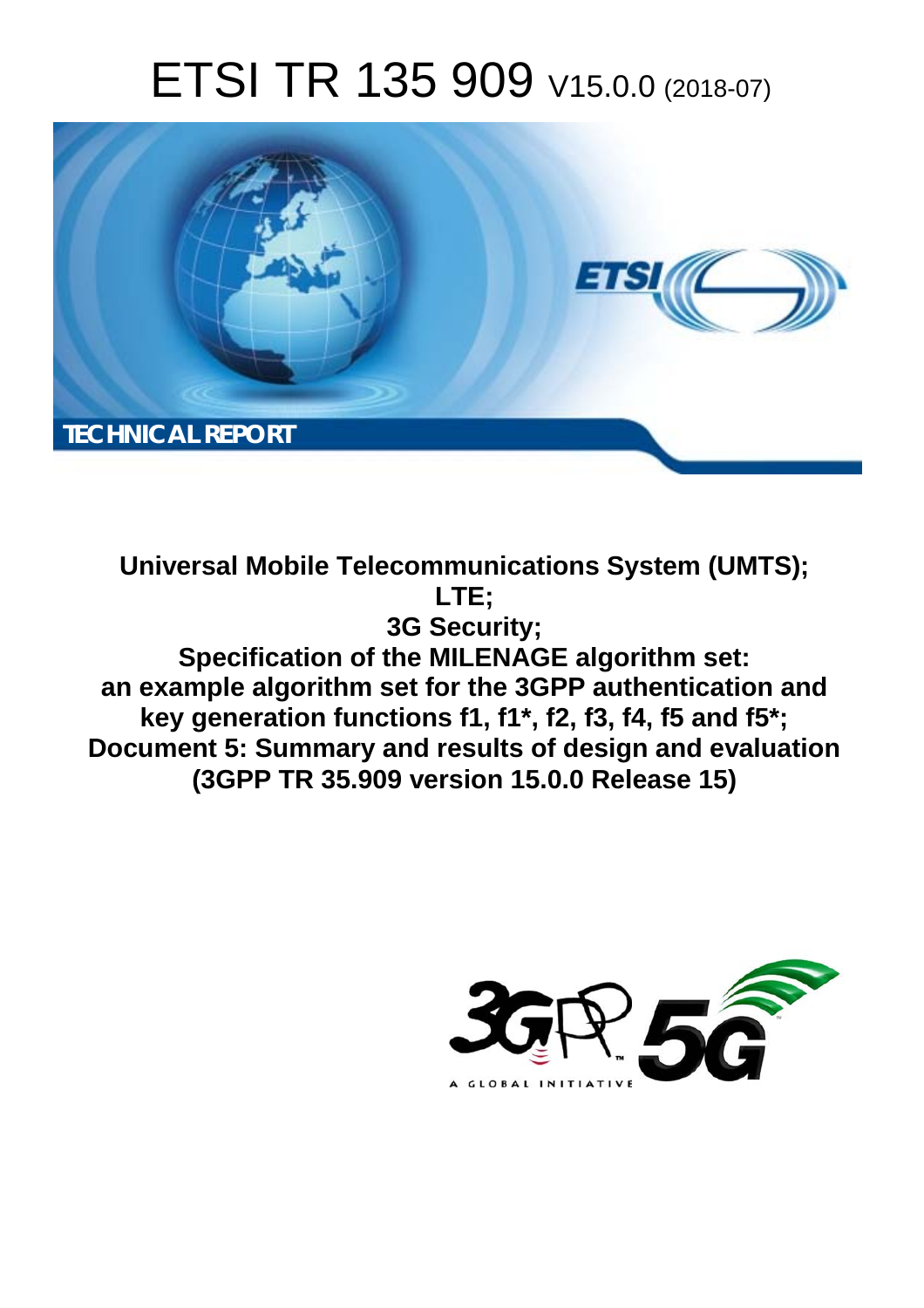Reference RTR/TSGS-0335909vf00

Keywords LTE,SECURITY,UMTS

#### *ETSI*

#### 650 Route des Lucioles F-06921 Sophia Antipolis Cedex - FRANCE

Tel.: +33 4 92 94 42 00 Fax: +33 4 93 65 47 16

Siret N° 348 623 562 00017 - NAF 742 C Association à but non lucratif enregistrée à la Sous-Préfecture de Grasse (06) N° 7803/88

#### *Important notice*

The present document can be downloaded from: <http://www.etsi.org/standards-search>

The present document may be made available in electronic versions and/or in print. The content of any electronic and/or print versions of the present document shall not be modified without the prior written authorization of ETSI. In case of any existing or perceived difference in contents between such versions and/or in print, the only prevailing document is the print of the Portable Document Format (PDF) version kept on a specific network drive within ETSI Secretariat.

Users of the present document should be aware that the document may be subject to revision or change of status. Information on the current status of this and other ETSI documents is available at <https://portal.etsi.org/TB/ETSIDeliverableStatus.aspx>

If you find errors in the present document, please send your comment to one of the following services: <https://portal.etsi.org/People/CommiteeSupportStaff.aspx>

#### *Copyright Notification*

No part may be reproduced or utilized in any form or by any means, electronic or mechanical, including photocopying and microfilm except as authorized by written permission of ETSI. The content of the PDF version shall not be modified without the written authorization of ETSI. The copyright and the foregoing restriction extend to reproduction in all media.

> © ETSI 2018. All rights reserved.

**DECT**TM, **PLUGTESTS**TM, **UMTS**TM and the ETSI logo are trademarks of ETSI registered for the benefit of its Members. **3GPP**TM and **LTE**TM are trademarks of ETSI registered for the benefit of its Members and of the 3GPP Organizational Partners. **oneM2M** logo is protected for the benefit of its Members.

**GSM**® and the GSM logo are trademarks registered and owned by the GSM Association.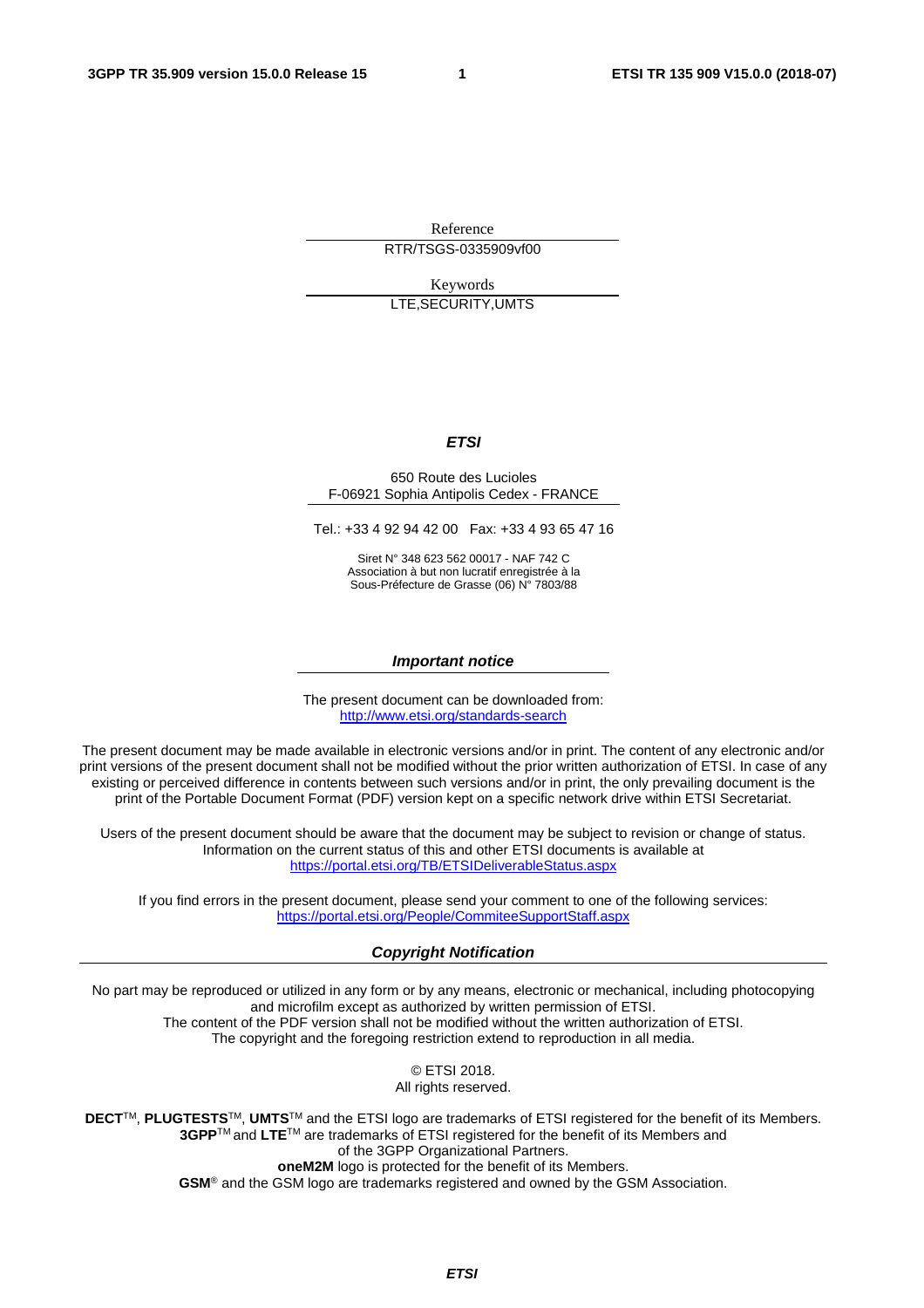# Intellectual Property Rights

#### Essential patents

IPRs essential or potentially essential to normative deliverables may have been declared to ETSI. The information pertaining to these essential IPRs, if any, is publicly available for **ETSI members and non-members**, and can be found in ETSI SR 000 314: *"Intellectual Property Rights (IPRs); Essential, or potentially Essential, IPRs notified to ETSI in respect of ETSI standards"*, which is available from the ETSI Secretariat. Latest updates are available on the ETSI Web server ([https://ipr.etsi.org/\)](https://ipr.etsi.org/).

Pursuant to the ETSI IPR Policy, no investigation, including IPR searches, has been carried out by ETSI. No guarantee can be given as to the existence of other IPRs not referenced in ETSI SR 000 314 (or the updates on the ETSI Web server) which are, or may be, or may become, essential to the present document.

#### **Trademarks**

The present document may include trademarks and/or tradenames which are asserted and/or registered by their owners. ETSI claims no ownership of these except for any which are indicated as being the property of ETSI, and conveys no right to use or reproduce any trademark and/or tradename. Mention of those trademarks in the present document does not constitute an endorsement by ETSI of products, services or organizations associated with those trademarks.

# Foreword

This Technical Report (TR) has been produced by ETSI 3rd Generation Partnership Project (3GPP).

The present document may refer to technical specifications or reports using their 3GPP identities, UMTS identities or GSM identities. These should be interpreted as being references to the corresponding ETSI deliverables.

The cross reference between GSM, UMTS, 3GPP and ETSI identities can be found under [http://webapp.etsi.org/key/queryform.asp.](http://webapp.etsi.org/key/queryform.asp)

# Modal verbs terminology

In the present document "**should**", "**should not**", "**may**", "**need not**", "**will**", "**will not**", "**can**" and "**cannot**" are to be interpreted as described in clause 3.2 of the [ETSI Drafting Rules](https://portal.etsi.org/Services/editHelp!/Howtostart/ETSIDraftingRules.aspx) (Verbal forms for the expression of provisions).

"**must**" and "**must not**" are **NOT** allowed in ETSI deliverables except when used in direct citation.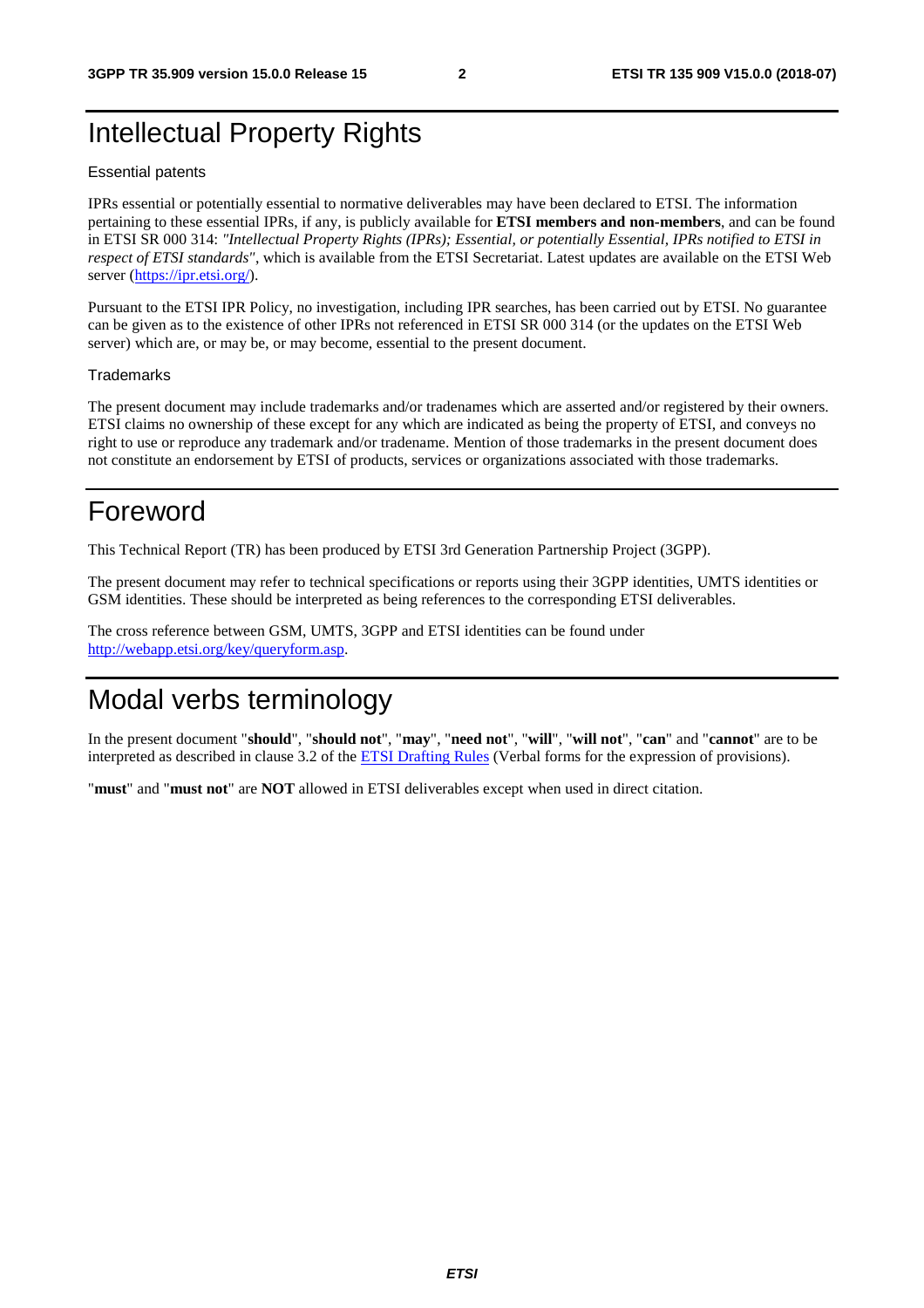# Contents

| 1              |  |
|----------------|--|
| 2              |  |
| 3              |  |
| $\overline{4}$ |  |
| 5              |  |
| 6              |  |
| 6.1<br>6.2     |  |
| 6.2.1          |  |
| 6.2.2          |  |
| 6.2.2.1        |  |
| 6.2.2.2        |  |
| 6.2.2.3        |  |
| 6.2.2.4        |  |
| 6.2.2.5        |  |
| 6.2.2.6        |  |
| 6.2.2.7        |  |
|                |  |
| 7              |  |
| 7.1            |  |
| 7.2            |  |
| 7.3            |  |
| 7.4            |  |
| 7.4.1          |  |
| 7.4.2          |  |
| 7.4.3          |  |
| 8              |  |
| 9              |  |
| 9.1            |  |
|                |  |
| 9.2            |  |
| 9.3            |  |
| 9.3.1          |  |
| 9.3.2          |  |
| 9.3.3          |  |
| 9.3.4          |  |
| 9.3.5          |  |
| 10             |  |
| 10.1           |  |
| 10.2           |  |
| 10.3           |  |
| 10.3.1         |  |
| 10.3.2         |  |
| 10.3.2.1       |  |
| 10.3.2.2       |  |
| 10.3.3         |  |
| 10.3.3.1       |  |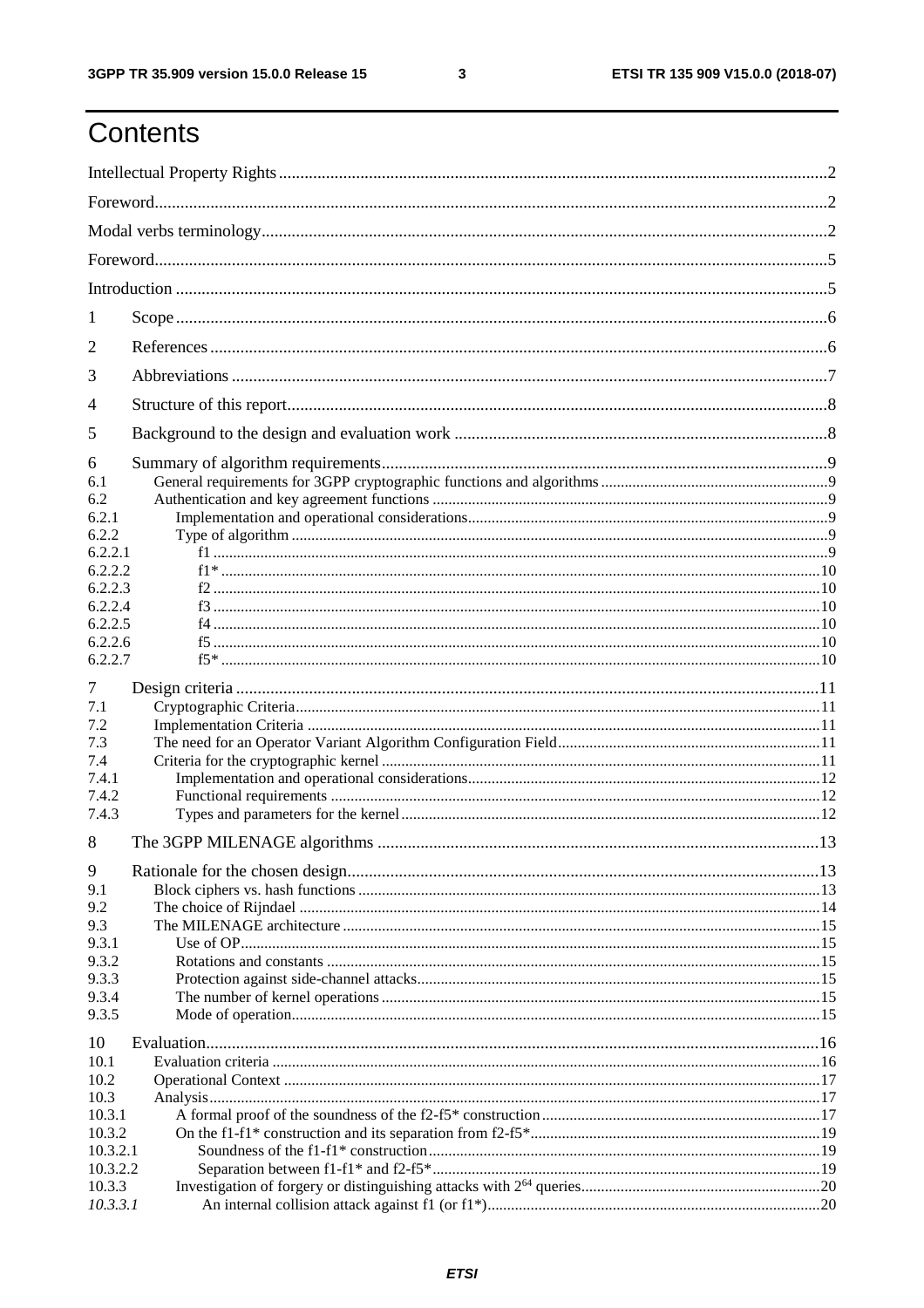| 10.3.3.2   |                               |  |  |  |  |  |  |  |
|------------|-------------------------------|--|--|--|--|--|--|--|
| 10.3.3.2.1 |                               |  |  |  |  |  |  |  |
| 10.3.3.2.2 |                               |  |  |  |  |  |  |  |
| 10.3.3.3   |                               |  |  |  |  |  |  |  |
| 10.4       |                               |  |  |  |  |  |  |  |
| 10.5       |                               |  |  |  |  |  |  |  |
| 10.6       |                               |  |  |  |  |  |  |  |
| 10.6.1     |                               |  |  |  |  |  |  |  |
| 10.6.2     |                               |  |  |  |  |  |  |  |
| 10.6.3     |                               |  |  |  |  |  |  |  |
| 10.6.4     |                               |  |  |  |  |  |  |  |
| 10.6.5     |                               |  |  |  |  |  |  |  |
| 10.7       |                               |  |  |  |  |  |  |  |
| 10.8       |                               |  |  |  |  |  |  |  |
| 10.8.1     |                               |  |  |  |  |  |  |  |
| 10.8.1.1   |                               |  |  |  |  |  |  |  |
| 10.8.1.2   |                               |  |  |  |  |  |  |  |
| 10.8.1.3   |                               |  |  |  |  |  |  |  |
| 10.8.1.4   |                               |  |  |  |  |  |  |  |
| 10.8.2     |                               |  |  |  |  |  |  |  |
| 10.8.2.1   |                               |  |  |  |  |  |  |  |
| 10.8.2.2   |                               |  |  |  |  |  |  |  |
| 10.8.3     |                               |  |  |  |  |  |  |  |
| 11         |                               |  |  |  |  |  |  |  |
|            | <b>Annex A (informative):</b> |  |  |  |  |  |  |  |
|            |                               |  |  |  |  |  |  |  |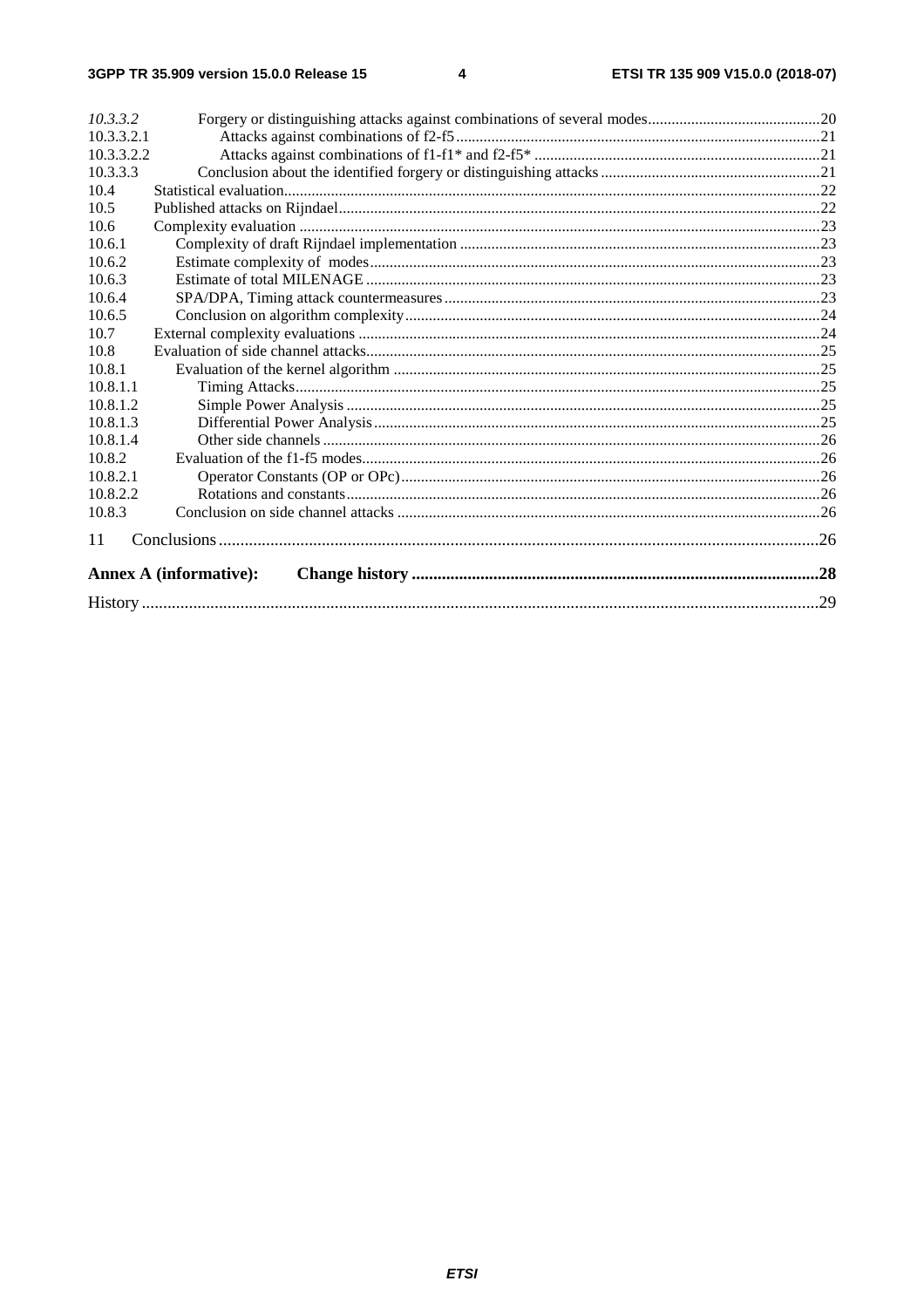# Foreword

This Technical Report (TR) has been produced by the 3<sup>rd</sup> Generation Partnership Project (3GPP).

The contents of the present document are subject to continuing work within the TSG and may change following formal TSG approval. Should the TSG modify the contents of the present document, it will be re-released by the TSG with an identifying change of release date and an increase in version number as follows:

Version x.y.z

where:

- x the first digit:
	- 1 presented to TSG for information;
	- 2 presented to TSG for approval;
	- 3 or greater indicates TSG approved document under change control.
- y the second digit is incremented for all changes of substance, i.e. technical enhancements, corrections, updates, etc.
- z the third digit is incremented when editorial only changes have been incorporated in the document.

# Introduction

This Report has been produced by ETSI SAGE Task Force 172 on the design of an example set for 3GPP Authentication and Key Generation Algorithms.

The work described in this report was undertaken in response to a request made by 3GPP TSG SA.

SAGE Version 1.0 of this report was submitted to the 3GPP SA WG3 group in December 2000. Version 1.1 (with updated C-code in Annex 4) was approved by TSG SA#10 in December 2000.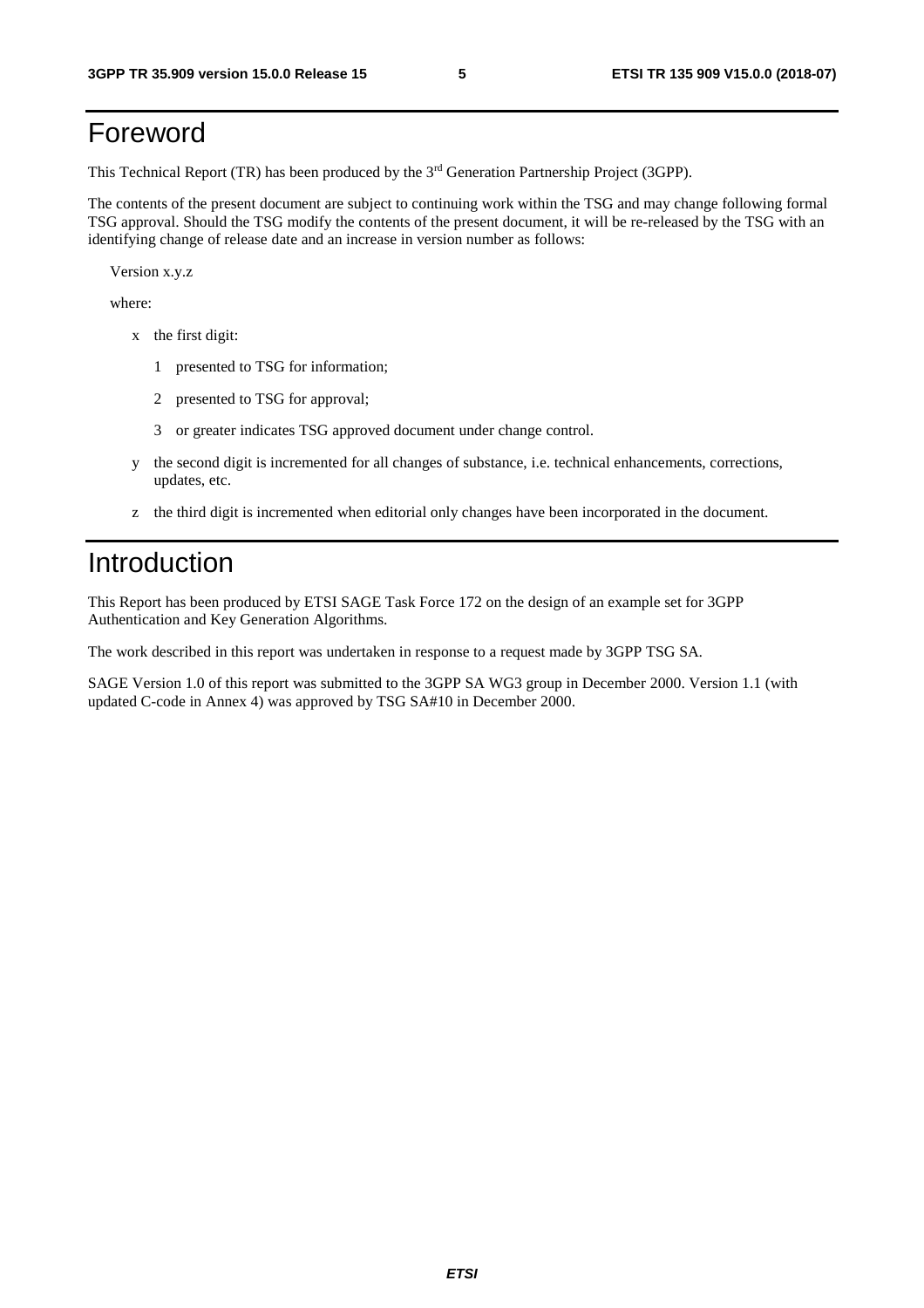# 1 Scope

This report contains a detailed summary of the work performed during the design and evaluation of the 3GPP Authentication Functions denoted as the MILENAGE algorithm set. It contains all results and findings from this work and should be read as a supplement to the specifications of the algorithms in ref. [3] and the general project report, ref. [4].

# 2 References

The following documents contain provisions which, through reference in this text, constitute provisions of the present document.

- References are either specific (identified by date of publication, edition number, version number, etc.) or non-specific.
- For a specific reference, subsequent revisions do not apply.
- For a non-specific reference, the latest version applies. In the case of a reference to a 3GPP document (including a GSM document), a non-specific reference implicitly refers to the latest version of that document in the same Release as the present document.
- [1] 3G TS 33. 102 V 3.5.0 (2000-07) 3rd Generation Partnership Project; Technical Specification Group Services and System Aspects; 3G Security; Security Architecture.
- [2] 3G TS 33. 105 V 3.4.0 (2000-07) 3rd Generation Partnership Project; Technical Specification Group Services and System Aspects; 3G Security; Cryptographic Algorithm Requirements. (Release 1999)
- [3] ETSI/SAGE Specification. Specification of the MILENAGE Algorithm Set: an Example Algorithm Set for the 3GPP Authentication and Key generation Functions, *f1, f1\*, f2, f3, f4, f5 and f5\**; Document 1: Algorithm Specification. Version: 1.0; Date: 22nd November 2000.
- [4] ETSI/SAGE Report. Report on the Design and Evaluation of the 3GPP Authentication and Key generation Functions; Version: 1.0; Date: 22nd November 2000.
- [5] Wassenaar Arrangement, December 1998. http://www.wassenaar.org.
- [6] P. C. Kocher, 'Timing Attacks on Implementations of Diffie-Hellman, RSA, DSS, and Other Systems', *CRYPTO'96, LNCS 1109*, Springer-Verlag, 1996, pp. 104-113.
- [7] J. Kelsey, B. Schneier, D. Wagner, C. Hall, Side Channel Cryptanalysis of Product Ciphers', *ESORICS'98, LNCS 1485,* Springer-Verlag, 1998, pp. 97-110.
- [8] L. Goubin, J. Patarin, 'DES and differential power analysis', *CHES'99, LNCS 1717*, Springer-Verlag, 1999, pp. 158-172
- [9] P. Kocher, J. Jaffe, B. Jun, 'Differential Power Analysis', *CRYPTO'99, LNCS 1666,* Springer-Verlag, 1999, pp. 388-397.
- [10] T. S. Messerges, 'Securing the AES finalists against Power Analysis Attacks', *FSE'00, LNCS,* Springer-Verlag, to appear.
- [11] L. Goubin, J.-S. Coron, 'On boolean and arithmetic masking against differential power analysis,' *CHES'00, LNCS,* Springer-Verlag, to appear.
- [12] Nechvatal, Barker, Bassham, Burr, Dworkin, Foti and Roback, 'Report on the Development of the Advanced Encryption Standard (AES)', NIST, October 2, 2000.
- [13] F. Sano, M. Koike, S. Kawamura and M. Shiba, 'Performance evaluation of AES Finalists on the High-End Smart Card', The Third AES Candidate Conference, New York, April 2000.
- [14] M. Bellare, J. Kilian, P. Rogaway, The Security of Cipher Block Chaining, proceedings of Crypto'94, Springer Verlag, pp341-358.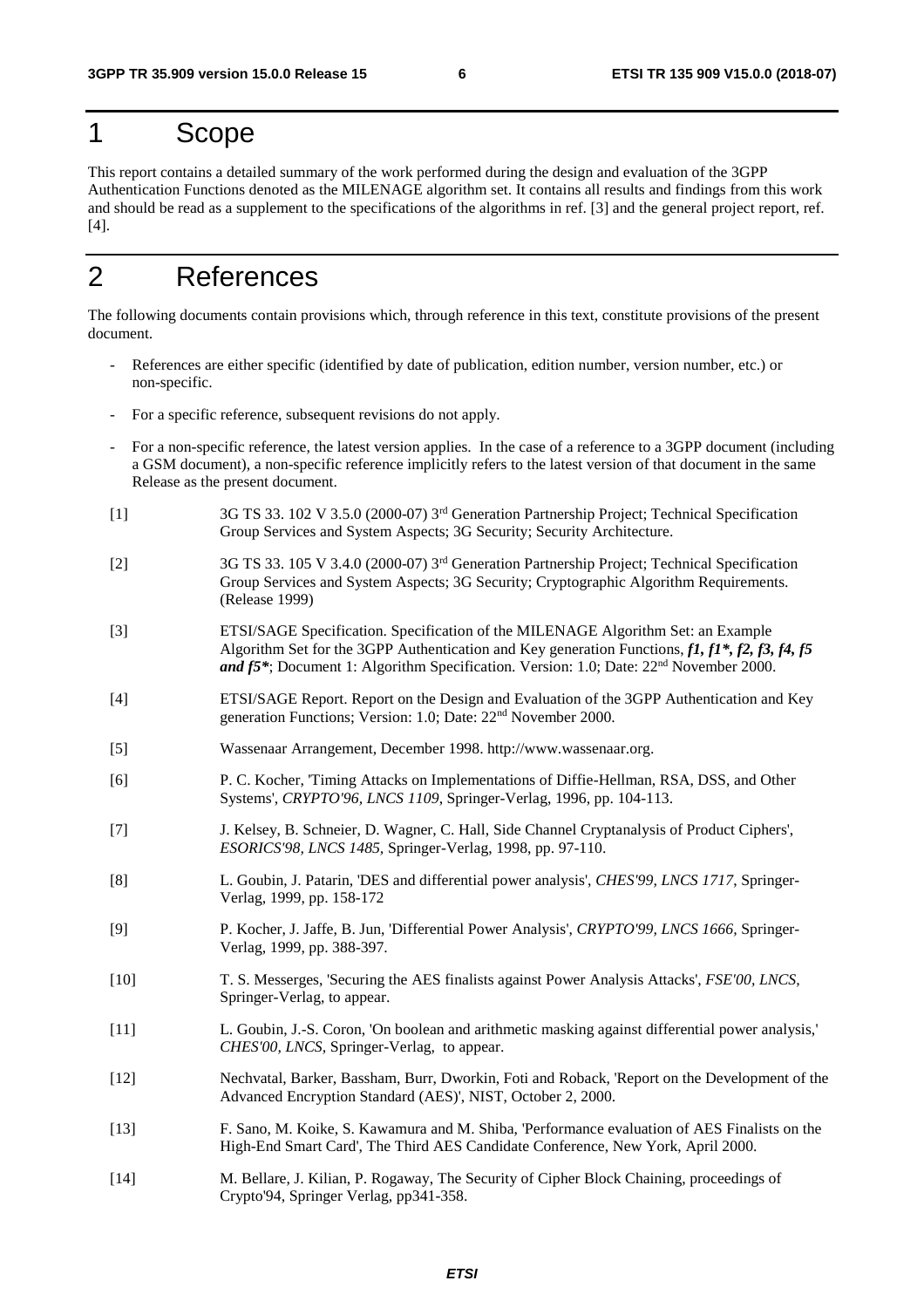- [15] J. Daemen and V. Rijmen, *AES Proposal: Rijndael*, AES algorithm submission. September 3, 1999, available at http://www.nist.gov/aes. [16] H. Gilbert and M. Minier, *A collision attack on 7 rounds of Rijndael*, in The Third AES Candidate Conference, printed by the National Institute of Standards and Technology, April 13-14, 2000, pp. 230-241.
- [17] S. Lucks, *Attacking Seven Rounds of Rijndael Under 192-bit and 256-bit Keys,* in The Third AES Candidate Conference, printed by the National Institute of Standards and Technology, April 13-14, 2000, pp. 215-229.
- [18] N. Ferguson, et al., *Improved Cryptanalysis of Rijndael*, in the preproceedings of the Fast Software Encryption Workshop 2000, April 10-12, 2000.

# 3 Abbreviations

For the purposes of the present report, the following abbreviations apply:

| <b>AES</b>      | <b>Advanced Encryption Standard</b>                                                                           |
|-----------------|---------------------------------------------------------------------------------------------------------------|
| AMF             | <b>Authentication Management Field</b>                                                                        |
| AK              | Anonymity Key                                                                                                 |
| AuC             | <b>Authentication Centre</b>                                                                                  |
| CBC             | <b>Cipher Block Chaining</b>                                                                                  |
| CK              | Cipher Key                                                                                                    |
| <b>DES</b>      | Data Encryption Standard                                                                                      |
| <b>DPA</b>      | Differential Power Analysis                                                                                   |
| <b>EEPROM</b>   | Electronically Erasable Programmable Read-Only Memory                                                         |
| GF(q)           | The finite field of q elements                                                                                |
| 3GPP            | 3 <sup>rd</sup> Generation Partnership Project                                                                |
| <b>IPA</b>      | <b>Inferential Power Analysis</b>                                                                             |
| IK              | <b>Integrity Key</b>                                                                                          |
| IV              | <b>Initialisation Vector</b>                                                                                  |
| K               | Subscriber Key                                                                                                |
| <b>MAC</b>      | Message Authentication Code                                                                                   |
| MAC-A           | Network Authentication Code                                                                                   |
| MAC-S           | Resynchronisation Authentication Code                                                                         |
| <b>OFB</b>      | Output feedback mode                                                                                          |
| <b>OP</b>       | a 128-bit Operator Variant Algorithm Configuration Field that is a component of the functions $f\mathbf{I}$ , |
|                 | $f1^*, f2, f3, f4, f5$ and $f5^*$                                                                             |
| OP <sub>C</sub> | a 128-bit value derived from OP and K and used within the computations of the functions $f1, f1^*$ ,          |
|                 | $f2, f3, f4, f5$ and $f5$ *.                                                                                  |
| RAM             | Random Access Memory                                                                                          |
| <b>RES</b>      | <b>Response to Challenge</b>                                                                                  |
| <b>RNC</b>      | Radio Network Controller                                                                                      |
| <b>ROM</b>      | Read Only Memory                                                                                              |
| <b>SAGE</b>     | Security Algorithms Group of Experts                                                                          |
| <b>SPA</b>      | Simple Power Analysis                                                                                         |
| SQN             | Sequence Number                                                                                               |
| TA              | <b>Timing Attack</b>                                                                                          |
| UE              | User Equipment                                                                                                |
| <b>UMTS</b>     | Universal Mobile Telecommunications System                                                                    |
| <b>USIM</b>     | User Services Identity Module                                                                                 |
| <b>XRAM</b>     | <b>Extended RAM</b>                                                                                           |
| <b>XRES</b>     | <b>Expected User Response</b>                                                                                 |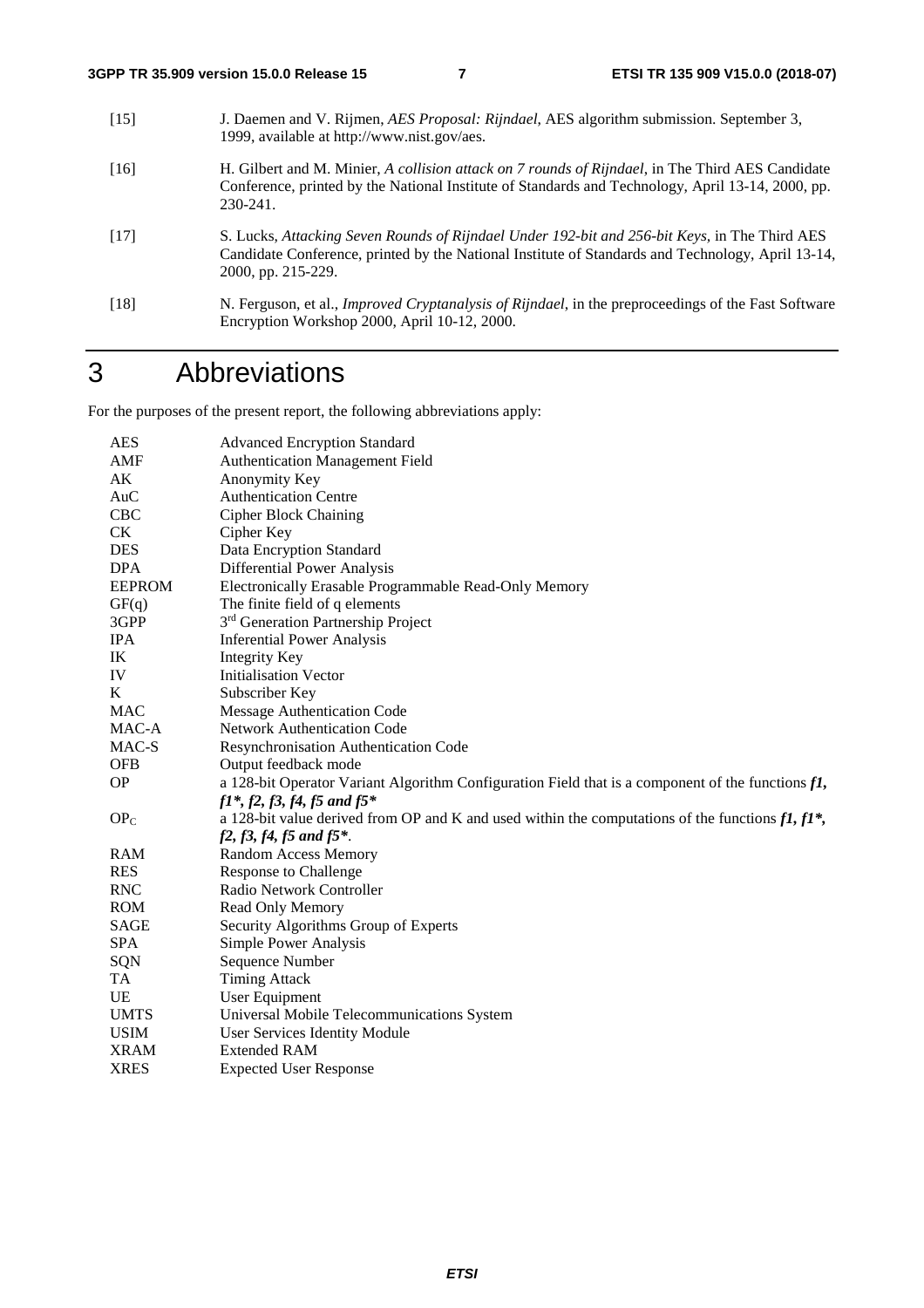# 4 Structure of this report

The material presented in this report is organised in the subsequent clauses, as follows:

- Clause 5 provides background information to the design work of the example set for 3GPP Authentication and Key generation Functions;
- Clause 6 provides a summary of the algorithm requirements;
- Clause 7 describes the design criteria used for the work;
- Clause 8 consists of a brief presentation of the actual designs;
- Clause 9 provides some background information on the chosen design;
- Clause 10 gives an overview of the evaluation work carried out by SAGE 3GPP TF and other parties;
- Clause 11 contains the conclusions from the work.

# 5 Background to the design and evaluation work

The 3rd Generation Partnership Project (3GPP) is a global initiative dedicated to the development of specifications for the next generations of cellular mobile systems. Integration of strong security services is an important feature of this system and the general security architecture is defined in ref. [1]. The implementation of these security services must be based on a variety of cryptographic functions/algorithms and the requirements for these functions are provided in ref. [2]. Out of the full algorithm suite, only the UMTS encryption algorithm (*f8* ) and the UMTS integrity algorithm (*f9* ) are fully standardized. This work was conducted by a dedicated task force based on ETSI SAGE and external experts from 3G manufacturers.

The remaining cryptographic functions for authentication and key agreement  $(f0 - f5^*)$  are allocated to the Authentication Centre (AuC) and the USIM. This means that the functions are proprietary to the home environment and there is no need for formal standardization of these algorithms. However, the 3G Security Group agreed to develop an example set of functions that could be offered to operators that chose not to develop their own solutions. Again a task force was set up based on ETSI SAGE enlarged with cryptographers from 3G manufacturers.

Note that the random challenge generating function  $f\theta$  is not included in the example set of functions provided by this work. The implementation of this function is completely determined by the operator.

The major design goal for the task force was to design a framework for the authentication and key generation functions that was secure and flexible. This goal was achieved through the development of a well-analysed construction using a 128-bit encryption algorithm as a kernel function and including an additional configuration field parameter selected by the operator. The example design recommends the use of the AES algorithm Rijndael as the kernel function, but an operator could change this to any block cipher meeting the interface parameters. The list of candidates for the AES standard includes a large set of suitable algorithms to choose from.

The defined set of algorithms is commonly denoted as the MILENAGE algorithms.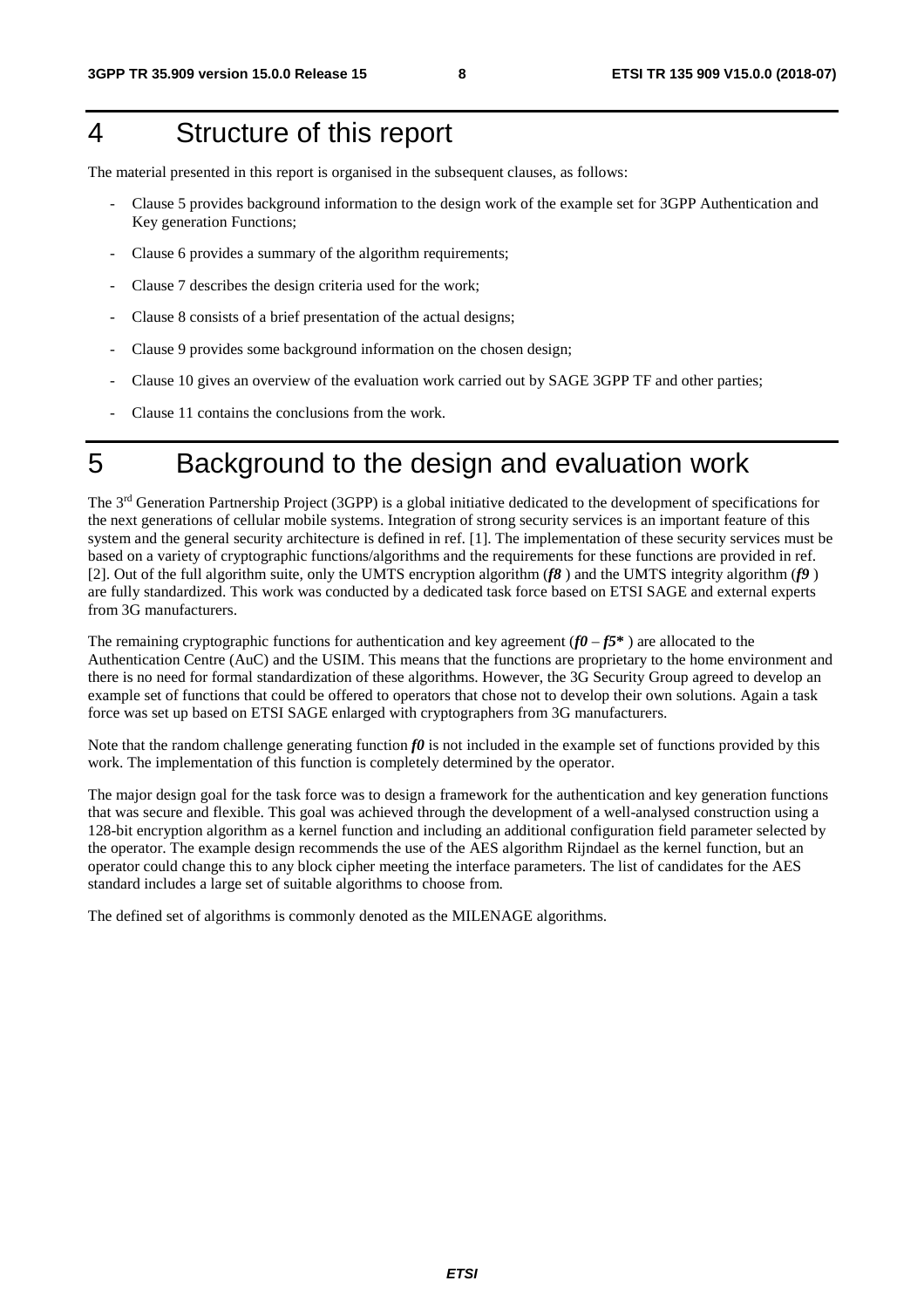# 6 Summary of algorithm requirements

The requirements for the cryptographic algorithms used in the 3G Security are found in ref. [2]. We include the requirements that are essential for the reading of this report.

### 6.1 General requirements for 3GPP cryptographic functions and algorithms

The functions should be designed with a view to their continued use for a period of at least 20 years. Successful attacks with a workload significantly less than exhaustive key search through the effective key space should be impossible.

The designers of above functions should design algorithms to a strength that reflects the above qualitative requirements.

Legal restrictions on the use or export of equipment containing cryptographic functions may prevent the use of such equipment in certain countries.

It is the intention that UE and USIMs that embody such algorithms should be free from restrictions on export or use, in order to allow the free circulation of 3G terminals. Network equipment, including RNC and AuC, may be expected to come under more stringent restrictions. It is the intention that RNC and AuC that embody such algorithms should be exportable under the conditions of the Wassenaar Arrangement, ref.[5].

### 6.2 Authentication and key agreement functions

The mechanisms for authentication and key agreement described in clause 6.3 of [1] require the following cryptographic functions:

- *f1* The network authentication function;
- *f1\** The re-synchronisation message authentication function;
- *f2* The user authentication function;
- *f3* The cipher key derivation function:
- *f4* The integrity key derivation function:
- *f5* The anonymity key derivation function;
- *f5***\*** The anonymity key derivation function for re-synchronisation

### 6.2.1 Implementation and operational considerations

The functions *f1—f5***\*** shall be designed so that they can be implemented on an IC card equipped with an 8-bit microprocessor running at 3.25 MHz with 8 kbyte ROM and 300byte RAM and produce AK, XMAC-A, RES, CK and IK in less than 500 ms execution time.

#### 6.2.2 Type of algorithm

#### 6.2.2.1 f1

*f1*: the network authentication function

 $f1:$  (K; SQN, RAND, AMF)  $\#$  MAC-A (or XMAC-A)

*f1* should be a MAC function. In particular, it shall be computationally infeasible to derive K from knowledge of RAND, SQN, AMF and MAC-A (or XMAC-A).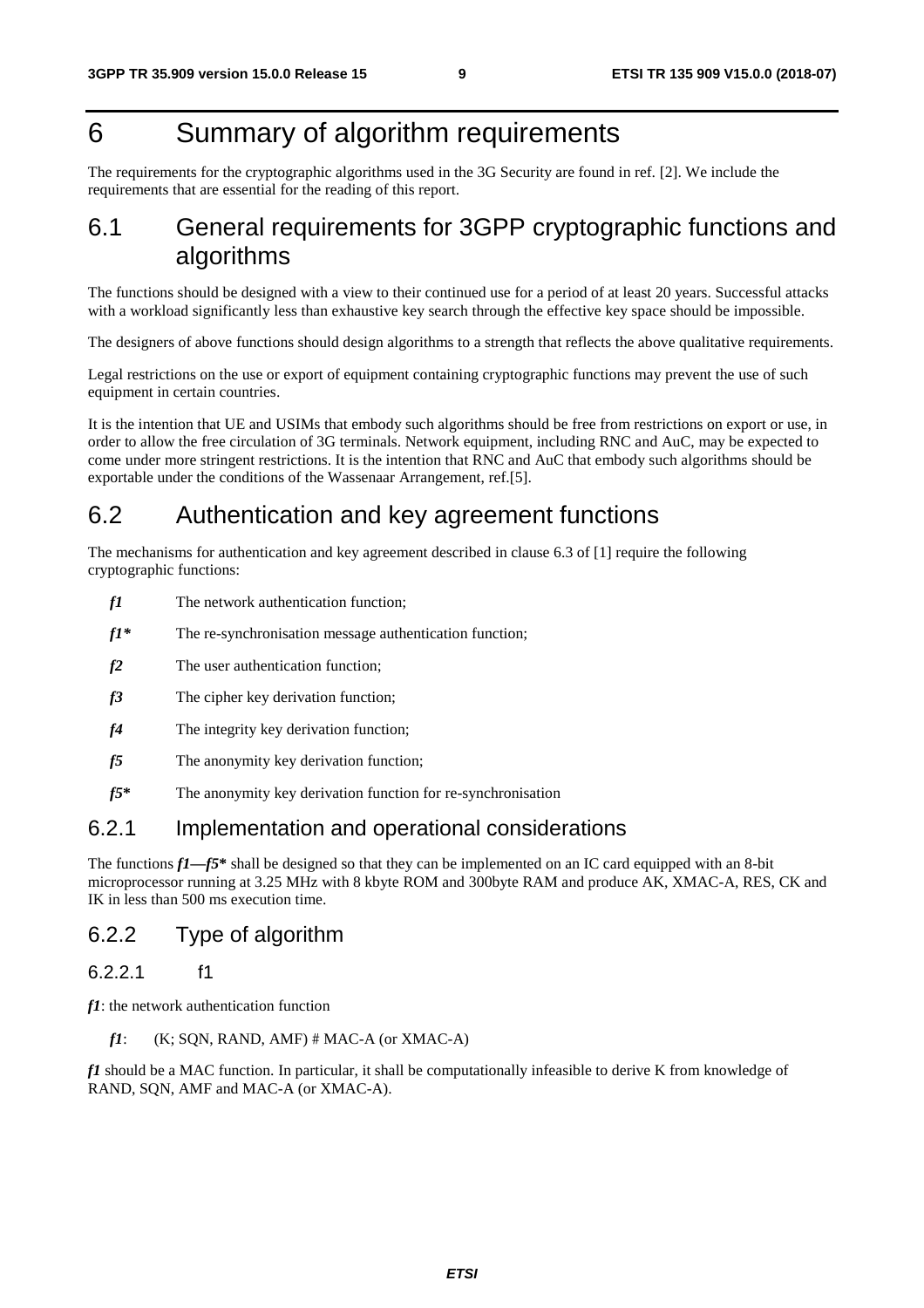#### 6.2.2.2 f1\*

*f1\**: the re-synchronisation message authentication function

*f1\**: (K; SQN, RAND, AMF) # MAC-S (or XMAC-S)

*f1\** should be a MAC function. In particular, it shall be computationally infeasible to derive K from knowledge of RAND, SQN, AMF and MAC-S (or XMAC-S).

6.2.2.3 f2

*f2*: the user authentication function

 $f2$ : (K; RAND) # RES (or XRES)

*f2* should be a MAC function. In particular, it shall be computationally infeasible to derive K from knowledge of RAND and RES (or XRES).

6.2.2.4 f3

*f3*: the cipher key derivation function

 $f3$ :  $(K; RAND)$  # CK

*f3* should be a key derivation function. In particular, it shall be computationally infeasible to derive K from knowledge of RAND and CK.

6.2.2.5 f4

*f4*: the integrity key derivation function

 $f4$ : (K; RAND) # IK

*f4* should be a key derivation function. In particular, it shall be computationally infeasible to derive K from knowledge of RAND and IK.

#### 6.2.2.6 f5

*f5*: the anonymity key derivation function

*f5*: (K; RAND) # AK

*f5* should be a key derivation function. In particular, it shall be computationally infeasible to derive K from knowledge of RAND and AK.

The use of *f5* is optional.

6.2.2.7 f5\*

*f5*\*: the anonymity key derivation function for re-synchronisation

*f* $5^*$ : (K; RAND) # AK

*f5*\* should be a key derivation function. In particular, it shall be computationally infeasible to derive K from knowledge of RAND and AK.

The use of *f5***\*** is optional.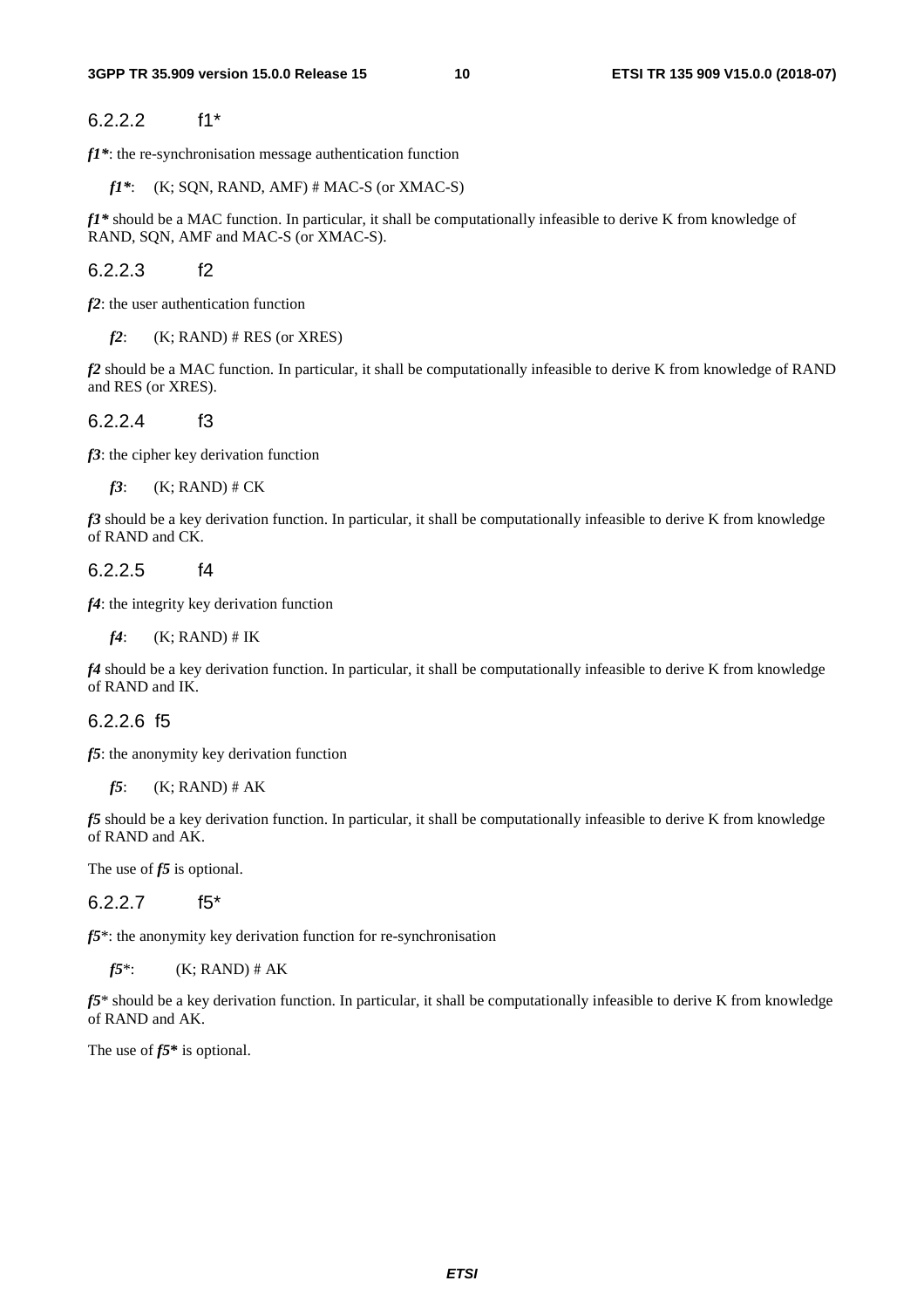# 7 Design criteria

Based upon the general requirements, the task force developed a set of design criteria for the work.

# 7.1 Cryptographic Criteria

1. Without knowledge of secret keys, the functions *f1, f1\*, f2, f3, f4, f5 and f5\** should be practically indistinguishable from independent random functions of their inputs (RAND||SQN||AMF) and RAND.

 Examples: Knowledge of the values of one function on a fairly large number of given inputs should not enable its values to be predicted on other inputs. The outputs from any one function should not be predictable from the values of the other functions (on the same or other inputs).

- 2. It should be infeasible to determine any part of the secret key K, or the operator variant configuration field, OP, by manipulation of the inputs and examination of the outputs to the algorithm.
- 3. Events tending to violate criteria 1 and 2 should be regarded as insignificant if they occur with probability approximately  $2^{-128}$  or less (or require approximately  $2^{128}$  operations).
- 4. Events tending to violate criteria 1 and 2 should be examined if they occur with probability approximately 2-64 (or require approximately  $2^{64}$  operations) to ensure that they do not have serious consequences. Serious consequences would include recovery of a secret key, or ability to emulate the algorithm on a large number of future inputs.
- 5. The design should build upon well-known structures and avoid unnecessary complexity. This will simplify analysis and avoid the need for a formal external evaluation.

### 7.2 Implementation Criteria

In addition to the performance requirements listed in 6.2.1, the task force agreed to ensure that the listed requirements would be met even after implementation of protection mechanisms against side channel attacks like differential power analysis (DPA).

### 7.3 The need for an Operator Variant Algorithm Configuration Field

In response to a request from SA3 the task force decided to include the use of the Operator variant field, OP. This configuration field is used for adding operator dependent information to the design even if the choice of the kernel function is the same.

The roles of OP are:

- 1. To make each operator's implementation different.
- 2. To prevent USIMs for operators being interchangeable, either through trivial modification of inputs and outputs or by reprogramming of a blank USIM.
- 3. To keep some algorithm details secret.
- 4. To provide some protection against a poorly chosen kernel.

# 7.4 Criteria for the cryptographic kernel

The kernel function is used by MILENAGE ("the framework") to produce a 128 bit output value from a 128 bit input value from which the output of the specific mode (one of the functions  $f1 - f5$ ,  $f1^*$  or  $f5^*$ ) is derived. These output values are produced under the control of a 128 bit user specific key K. It should be noted that K is a long term secret which must be protected under any circumstances.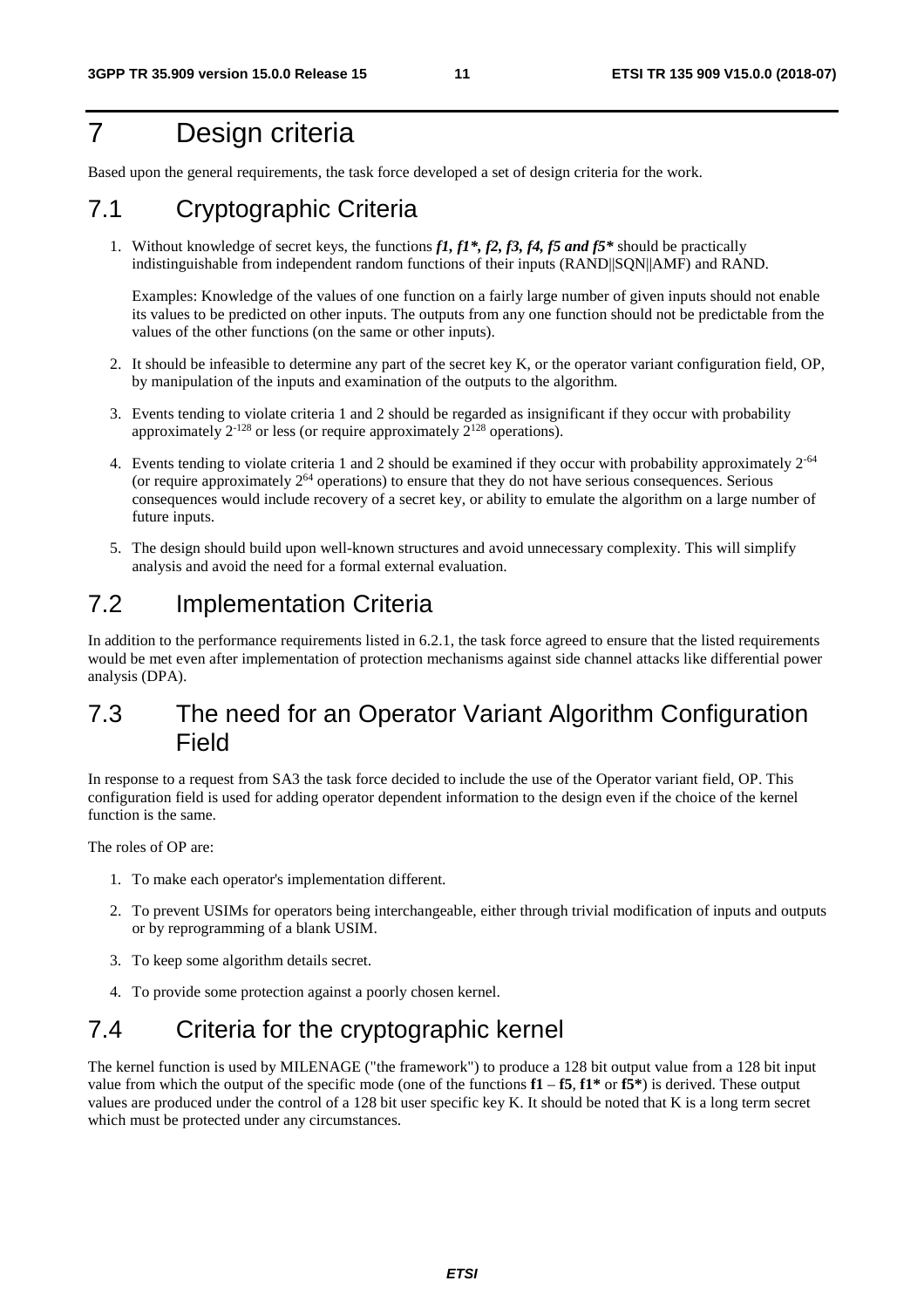### 7.4.1 Implementation and operational considerations

The performance requirements for the full 3GPP algorithm set are given in 6.2.1. From this budget we allocate at most 6Kbytes ROM and about 200 bytes RAM to the kernel function. The kernel function shall produce a 128 bit output value in less than 50 ms execution time.

### 7.4.2 Functional requirements

The purpose of the kernel function is to map an input value  $p$  (the plaintext) to an output value  $c$  (the ciphertext) under the control of a key K. The key shall be hidden, i.e. it shall be (computationally) infeasible to derive K if an arbitrary amount of pairs  $(p, c)$  are known and K is fixed. It shall also be infeasible to compute K by repeatingly choosing  $p$ , applying the kernel function and observing the resulting *c* several times. The latter chosen plaintext attack shall even be impossible if the attacker has access to side channel information, e.g. power consumption or execution timings of an IC card which holds an implementation of the kernel function (see also ref. [3], section 5.2).

Furthermore, it shall be infeasible to compute  $c$  given  $p$  if K is not known but an arbitrary amount of plaintext/ ciphertext pairs are known which were produced using the same K.

There is no need for the kernel function to be invertible. However, since the input and output values have the same size and collisions should be avoided, a bijective function would be a good choice.

### 7.4.3 Types and parameters for the kernel

The kernel is to be a keyed function from *n* bit blocks to *n* bit blocks. An example of such a keyed function is a symmetric block cipher with a blocksize of *n*.

The parameters of the kernel are as follows:

block length: 128 bits

key length: 128 bits.

Both the key and the input/output blocks are unstructured data (at least from the kernel function's view).

The AES candidates are good examples for kernels, which meet these requirements.

Interfaces to the kernel:

The following interfaces to the kernel function are defined:

data input:  $X[0], X[1], ..., X[127]$  where  $X[i]$  is the data input bit with label i; data output: Y[0], Y[1], ..., Y[127] where Y[i] is the data output bit with label i; key input:  $K[0], K[1], ..., K[127]$  where  $K[i]$  is the key bit with label i.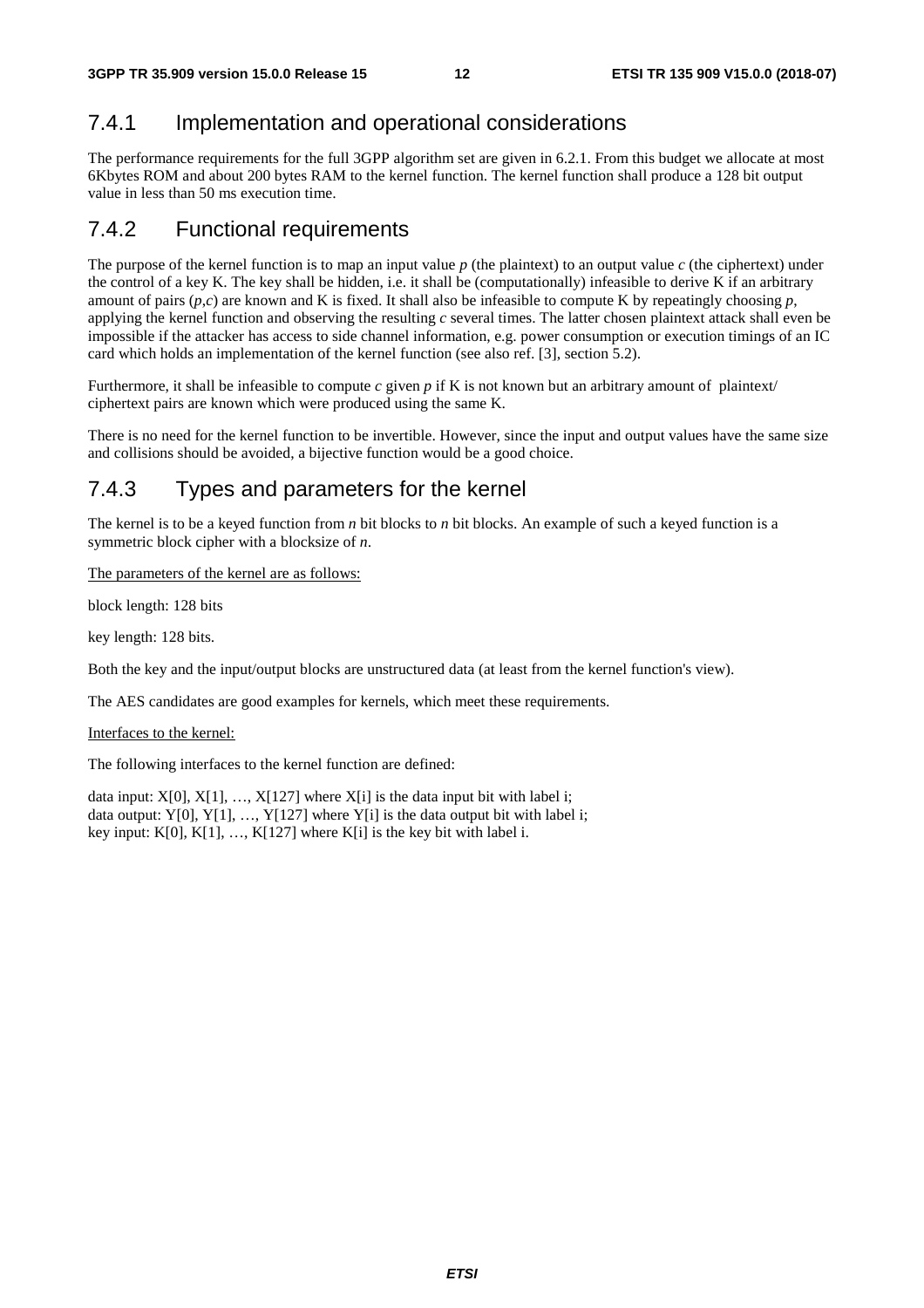# 8 The 3GPP MILENAGE algorithms

The detailed specifications of the 3GPP MILENAGE algorithms are found in ref. [3]. The following diagram shows the design of the functions  $f1, f1^*, f2, f3, f4, f5$  and  $f5^*$  using the kernel function denoted  $E_K$ .



**Figure 1: Definition of f1, f1\*, f2, f3, f4, f5 and f5\*** 

Document [3] recommends use of the AES algorithm Rijndael for the kernel function  $E_K$ , but this choice could be replaced by any 128-bit encryption algorithm employing a 128 bit key or keyed function fulfilling the requirements of section 7.4. The value OP<sub>C</sub> is derived from the subscriber key K and the operator dependent value OP by encrypting OP using  $K$  as the secret key, i.e.

 $OP_C = OP \oplus E[OP]_K$ 

r1, …, r5 are five fixed rotation constants and c1, …, c5 are five fixed addition constants defined in ref. [3]. These values will ensure that the inputs to the different functions will be different. Finally, ref. [3] defines which part of the outputs that are used for the different functions.

# 9 Rationale for the chosen design

### 9.1 Block ciphers vs. hash functions

It was decided to design MILENAGE around a cryptographic kernel function with strong one-wayness properties. To be realistic such an approach requires that well scrutinized examples of suitable kernel functions are publicly available and preferably on royalty-free basis. Among the cryptographic functions that would offer the required one-wayness properties two different types can be identified, block ciphers and hash-functions. The pros and cons offered by these two alternatives were weighed up against the specific requirements of the use and the implementation environment. The decision of selecting a 128-bit block cipher as a cryptographic kernel was justified by the following aspects.

1. Efficiency of the smart card implementation.

 It is required that the kernel function can be efficiently implemented on smart cards with eight-bit processors. The known and commonly used hash-functions are all optimised for larger word-size, typically 32 bits.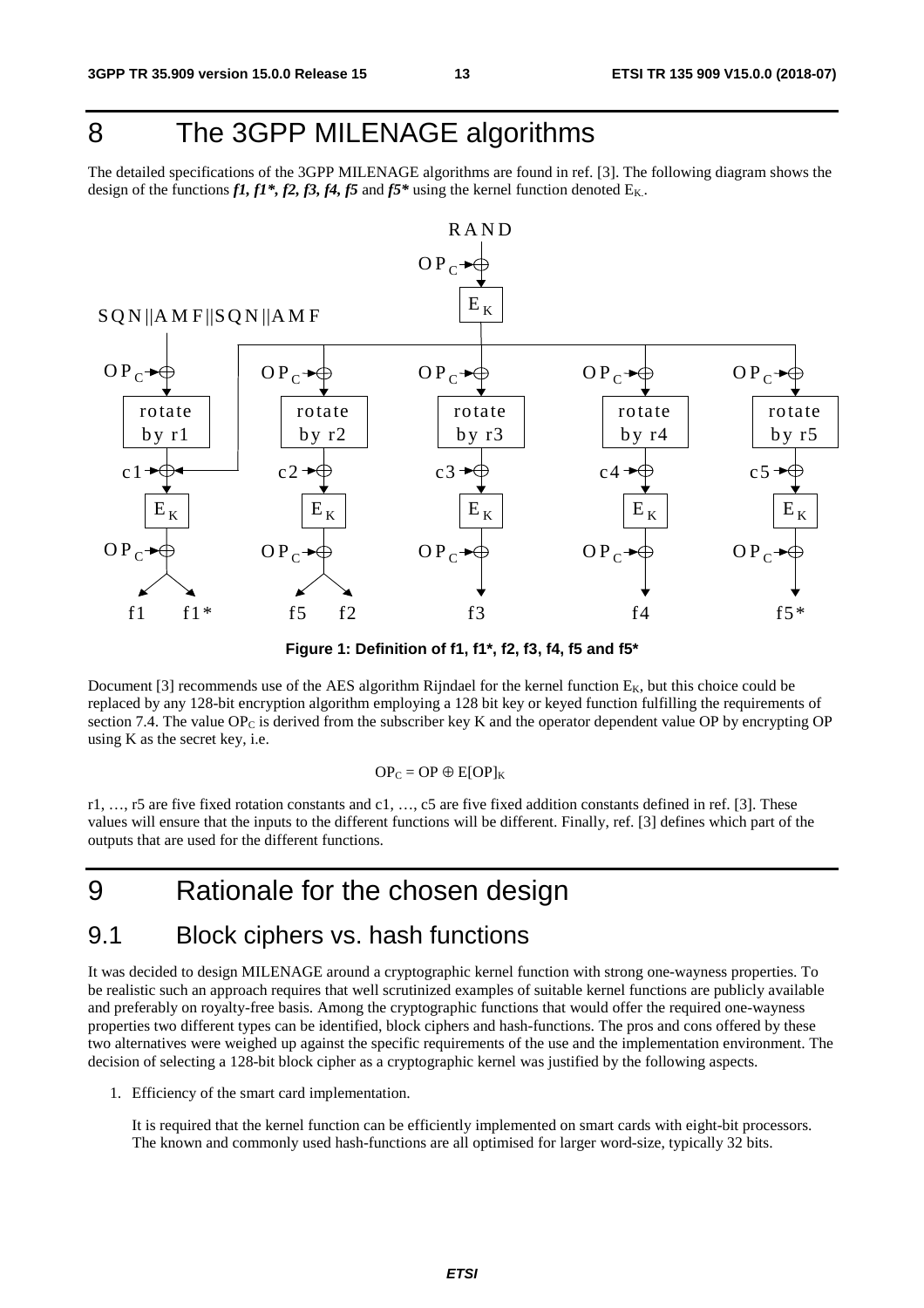2. Security of the smart card implementation.

 The DPA and other side channel attacks are better understood and analysed in the open literature for certain block ciphers than for any hash-functions. Also protection measures are better developed for certain block cipher structures.

3. Fixed input length.

 The inputs to the kernel function are parameters of fixed length less than or equal to 128 bits. New block ciphers with 128-bit block size are suitable for handling such inputs.

4. Secret key input.

 Block ciphers are designed to take a secret key input. For hash-functions such a functionality must be constructed artificially. Special keyed modes of operation have been designed for hash functions in the Internet and ISO standards. In ISO 9797 Part 2 three MAC algorithms for dedicated hash functions have been specified. Two of them take at least two applications of the round function of the hash function, which adds extra complexity. One of them, MAC Algorithm 3 is specially designed to take a short maximum 256 bits input and only one application of the round function of the hash-function. Of these three MAC algorithms only the Internet HMAC standard is freely available

5. Availability of block ciphers.

 There have been many block ciphers around for many years and knowledge about their designs and implementations are well understood and widely known. Even if published 128-bit block ciphers using a 128-bit key have not been around for that many years, the AES process has provided a suite of good candidates for the kernel. On the other hand, there are only a handful candidates of hash functions that are considered secure today.

### 9.2 The choice of Rijndael

The task force agreed to propose the block cipher Rijndael for use as the kernel in the *f1-f5\** constructions. There were several arguments to support this choice:

- It was a strong encryption algorithm. At that time it was one of the five AES finalists.
- It was effective and fast on several platforms.
- It was highly suitable for smart card implementation.
- It was freely available without any kind of IPR limitations.
- It could be protected against side channel attacks.
- It had the required input/output interface.
- It had been published and studied for some time and was built upon the design of a previous algorithm called SQUARE.

In October 2000 Rijndael was chosen as the winner of the AES contest and this should be seen as a strong qualifier for its suitability in the 3GPP environment. We refer to ref. [12] for a detailed description on the evaluation and merits of Rijndael and the other AES finalists. To quote from the conclusions of this report:

*Rijndael appears to be consistently a very good performer in both hardware and software across a wide range of computing environment regardless of its use in feedback or non-feedback modes. Its key setup time is excellent, and its key agility is good. Rijndael's very low memory requirements make it well suited for resticted-space environments, in which it also demonstrates excellent performance. Rijndael's operations are among the easiest to defend against power and timing attacks. Additionally, it appears that some defence can be provided against such attacks without significantly impacting Rijndael's performance.* 

Note that the kernel function of *f1-f5\** will only use Rijndael in encryption directions and the concerns related to complexity of both encryption and decryption mode will not apply to its use in MILENAGE.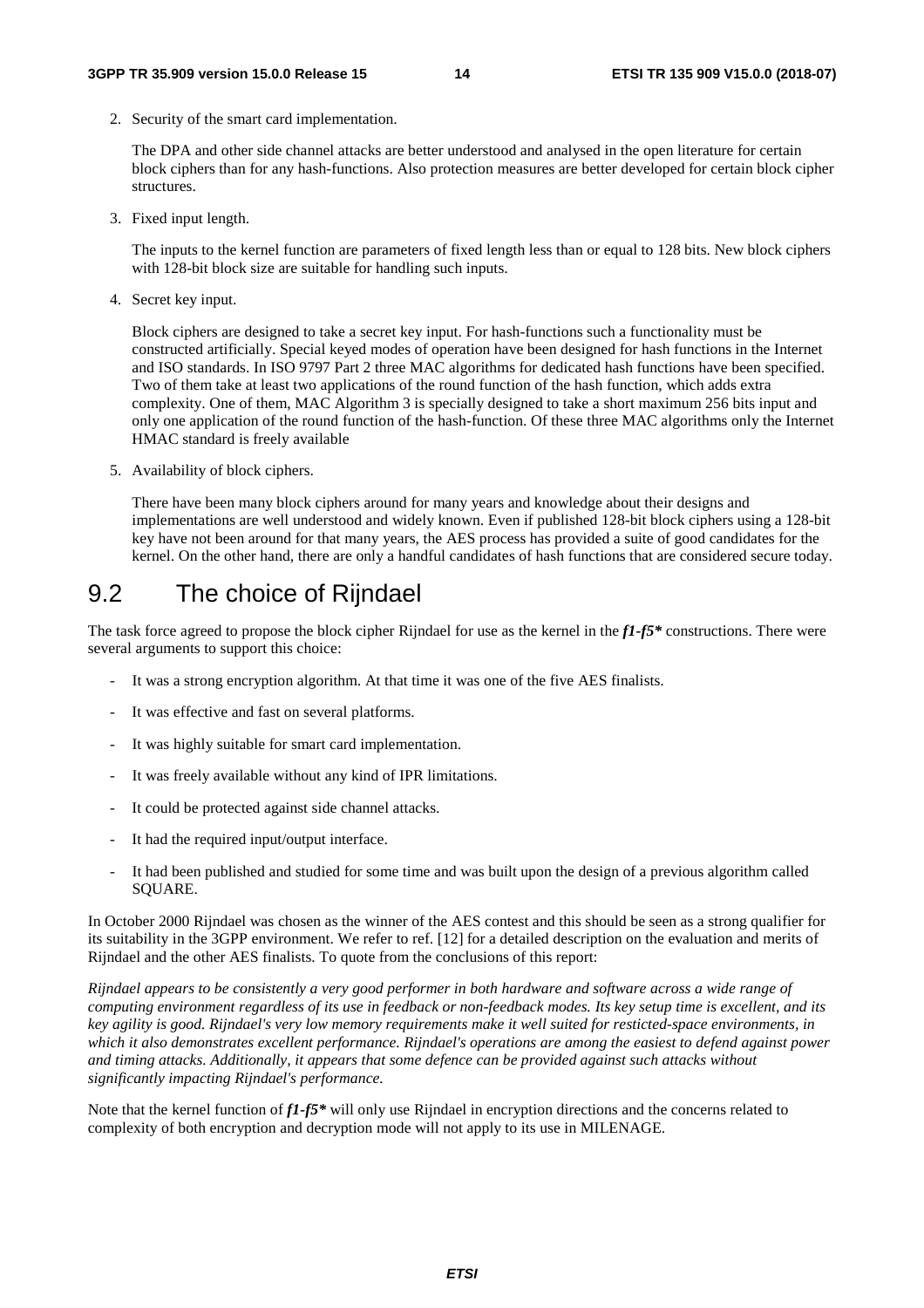# 9.3 The MILENAGE architecture

### 9.3.1 Use of OP

OP is a 128-bit Operator Variant Algorithm Configuration Field used to provide unique variants of MILENAGE.

It was discussed if OP should be used directly in the algorithms or rather a derived value should be involved. The task force decided to derive a subscriber dependant value  $OP_C$  from OP and the secret key K in a non-invertible way as defined in Section 8. This construction is non-invertible in both variables even if one of them is known. In this case there is no need for storage of OP in each USIM. This means that even if the USIM is compromised, the value of OP could still be kept secret.

The value  $OP_C$  is exclusive ored to input and output of the kernel functions. This will provide additional protection against attacks.

The task force recommends to compute  $OP_C$  off the USIM as part of the pre-personalisation process. This will simplify the algorithms in the card and avoid the storage of OP on the card.

An operator could also select different values of OP for different subscribers or subscriber groups.

It is recommended that OP is kept secret, but MILENAGE is designed to be secure even if the value of OP is known to the cryptanalyst.

### 9.3.2 Rotations and constants

The rotations r1, r2, …,r5 and the addition constants c1, c2, …,c5 are carefully selected to ensure separation between all the cryptographic functions involved. It is shown in Section 10.3.2 that the selected values will protect against collisions in the input (and thus the output) of the final  $E_k$  computations. If an operator decides to implement other values for these constants, it is strongly advised that the requirements of Section 5.3 in ref. [3] are taken into account.

### 9.3.3 Protection against side-channel attacks

The protection against side-channel attacks is achieved through the selection of a kernel that allows for a protected implementation within the time constraints given by the requirements in Section 6.2.1. No attempts were given to provide such protection by the surrounding architecture.

### 9.3.4 The number of kernel operations

For each of the seven functions the input value RAND passes through two complete rounds of the kernel function before the output values are produced. The encryption of OP in the pre-personalisation procedure provides an extra level of security. The other inputs to **f1/f1<sup>\*</sup>** are obfuscated by xor with a random value ( $E[OP_Coplus RAND]_K$ ) and an unknown constant  $OP<sub>C</sub>$ ) before they enter the kernel function.

As discussed in Section 10.3.3 there are certain forgery attacks against the proposed architecture that involve  $2^{64}$ computations. These attacks are not considered feasible within the operational context of 3GPP and would not justify the computational overhead of adding another operation of the kernel function.

### 9.3.5 Mode of operation

The **f1** and **f1\*** constructions are essentially equivalent to the standard CBC MAC mode applied to the input blocks RAND and SON  $\parallel$  AMF  $\parallel$  SON  $\parallel$  AMF. The soundness of this construction is theoretically justified by the results in ref. [14].

The functions **f2**, **f3**, **f4** and **f5** are defined as a kind of double encryption with a "counter-mode" construction caused by rotations and constant additions before the second encryption. The soundness of this construction is therefore a direct consequence of the use of a strong kernel function. See Section 10.3.1 for more details.

Section 10.3.2 provides analysis about the necessary separation between the different cryptographic functions involved.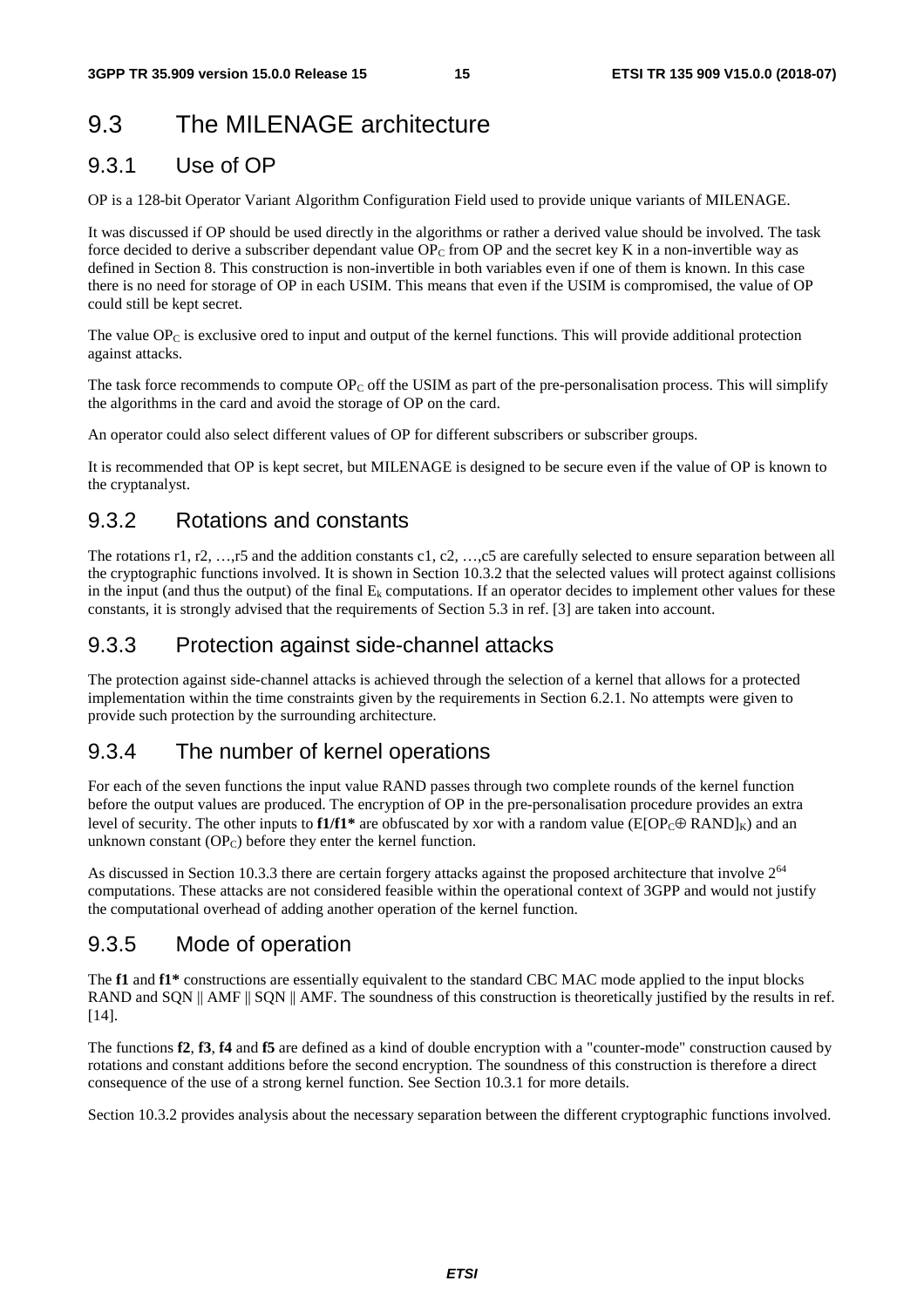# 10 Evaluation

### 10.1 Evaluation criteria

Due to the fact that the Rijndael (key length =128, block length =128 and number of rounds =10) block cipher has undergone an extensive analysis during the AES process [12], the mathematical evaluation to be done by the 3GPP AF task force will not duplicate that work and perform extra research on the cryptanalysis of Rijndael, but rather focus upon assessing the strength of the construction for deriving the **f1** to **f5**\* modes of [2] from a strong 128-bit oriented block cipher E.

The main purpose of the mathematical evaluation is to check that the **f1**-**f5**\* construction does satisfy the two following requirements :

**Under the assumption** that the underlying 128-bit block cipher  $E<sub>K</sub>$  is a strong block cipher, i.e. that there is no efficient test allowing to distinguish the  $E_K$  permutation generator from a randomly drawn permutation of  $\{0,1\}^{128}$  with substantially less than  $2^{128}$  encryption or decryption results and significantly less than  $2^{128}$  E<sub>K</sub> operations,

- **(1) There must be no attack** of complexity substantially less than  $2^{128}$  E<sub>K</sub> computations allowing to recover any information on the value of K key or to forge outputs of the algorithm for a large set of arbitrary RAND inputs, based on the knowledge of **f1**-**f5\*** outputs corresponding to any chosen RAND, SQN, AMF inputs, even if the OP, ci and ri values are known.
- **(2) There must be no other attack** enabling to distinguish the 7 function generators  $K \mapsto f1$ ,  $f1^*$ ,  $f2$ ,  $f3$ ,  $f4$ ,  $f5$ ,  $f5^*$ from independent random functions of the 192-bit input RAND||SQN||AMF (**f1** and **f1\***modes) or the 128-bit input RAND (other modes) with substantially less than 264 queries, even if the OP, ci and ri values are known. Thus in particular given any combination of  $n \ll 2^{64}$  **f1-f5\*** outputs related to any chosen inputs, it must be computationally infeasible to predict any additional output for any of the fi or fi\* function – even if outputs corresponding to the same RAND value are known for the other modes.

For that purpose, the mathematical evaluation needs to consider:

- the strength of each of the **f1**-**f5\*** modes considered individually ;
- the independence between the **f1**-**f5\***modes.

Given the operational context of use of the algorithm, related key attacks do not need to be considered.

The mathematical evaluation approach will combine:

- formal proofs allowing to validate some aspects of the modes construction ;
- informal security arguments on aspects of the modes construction not covered by formal proofs;
- an investigation of "certificational attacks", in particular forgery or distinguishing attacks of complexity close to the  $2^{64}$  bound of requirement 2.

The following particular issues need to be taken into account in the analysis:

- role of the ci and ri constants and security conditions on their values;
- protection of  $OP<sub>C</sub>$ .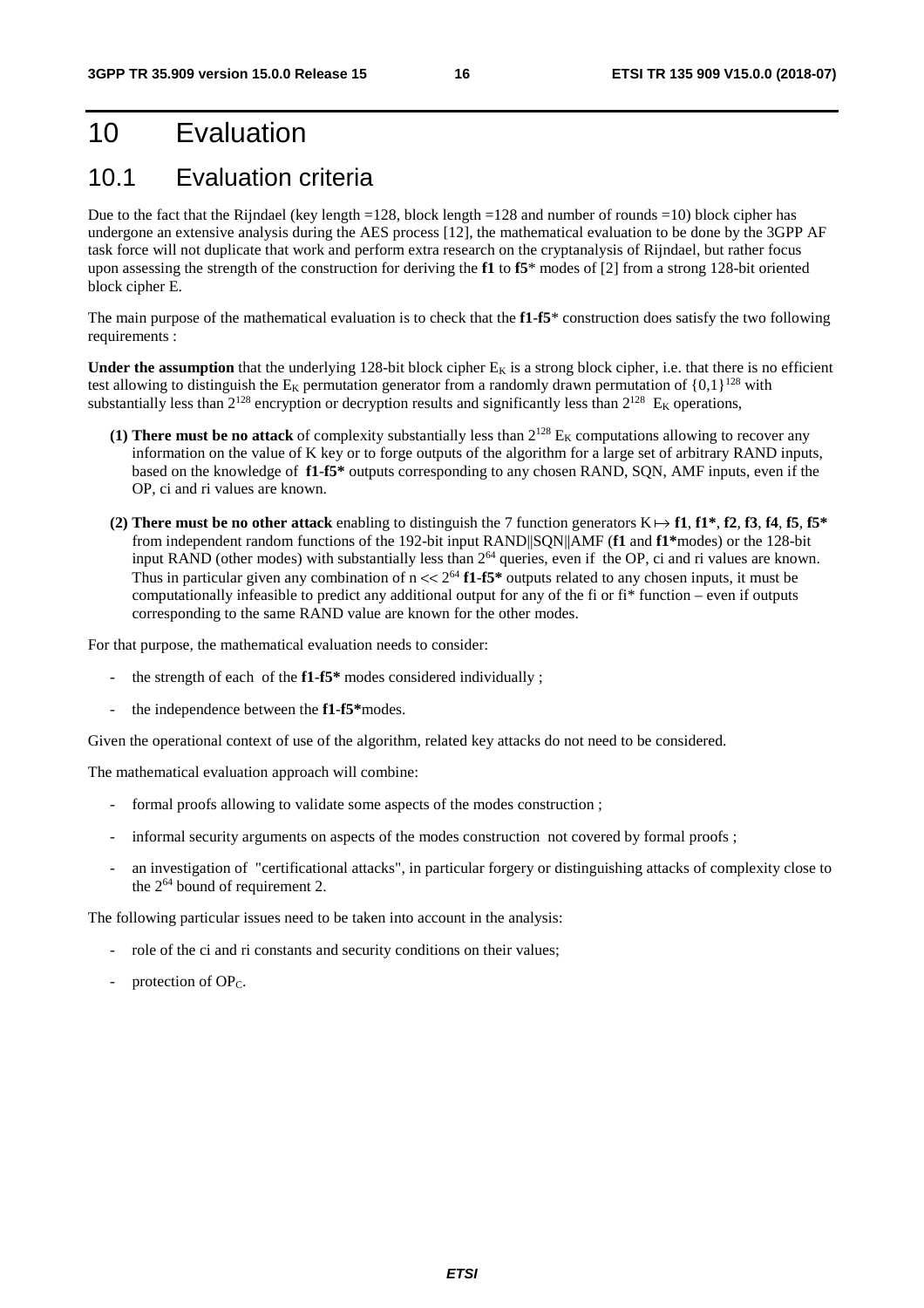### 10.2 Operational Context

The evaluation criteria discussed in Section 10.1 are basis for the mathematical analysis conducted below. Besides the theoretical work related to the security of MILENAGE, it is also important to consider the operational context in which the algorithms are used. It should be borne in mind that in practice the following operational factors exist:

The prime point of attack is directly on the USIM. In this environment:

- an attacker has full control over what he can choose for RAND, SQN, AMF.
- The output of **f1** (MAC-A) is checked within the USIM and is not directly available to an attacker.
- The input/output bandwidth of the USIM is limited (as is its processing power). As a result the practical rate at which input/output pairs can be collected is severely limited  $(\sim 10$  pairs or less per second?).

### 10.3 Analysis

As explained in Section 10.1, the main purpose of the mathematical evaluation is to analyse the construction for the **f1** to **f5\*** functions under the assumption that the 128-bit block cipher used in the construction (e.g. Rijndael) is strong. The analysis do not only want to investigate the strength of each of the **f1** to **f5\*** functions considered individually, but also their cryptographic separation.

The evaluation results presented here cover the following complementary aspects of the **f1**-**f5\*** construction :

- Section 10.3.1considers the **f2** to **f5\*** functions and provides a formal proof (in a certain security model) of the soundness of the individual functions and their separation;
- Section 10.3.2 considers the **f1**-**f1\*** construction and its separation from **f2**-**f5\***, and provides informal arguments supporting that part of the design;
- finally, Section 10.3.3 investigates certificational forgery or distinguishing attacks, and checks that none of the "attacks" identified is stronger than the attacks requiring 2<sup>64</sup> queries anticipated in the design criteria.

### 10.3.1 A formal proof of the soundness of the f2-f5\* construction

This section contains an investigation of the pseudorandomness of the simplified scheme of Figure 2, which keeps the most distinctive features of the actual **f2-f5**\* construction. In Figure 2  $a_1$  to  $a_t$  are assumed to be any t fixed known distinct constants. The t parameter denotes the number of distinct output blocks used in the construction. In practice, for the **f2** to **f5**\* functions, t is equal to 4.



**Figure 2: A simplified counter mode construction**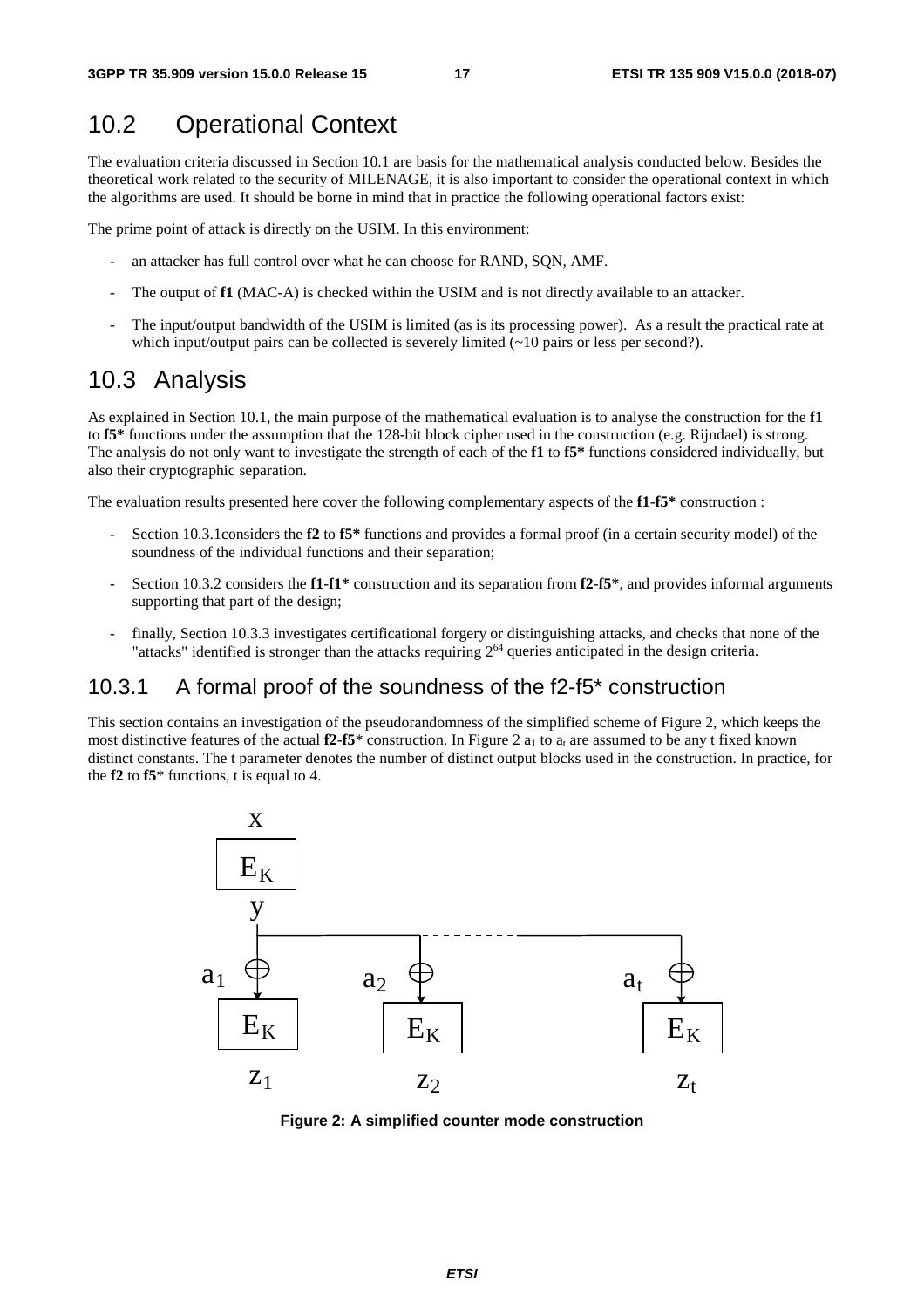The aim is to give some evidence that there is no way to use any combination of significantly less than  $2<sup>64</sup>$  output values  $z_1$  to  $z_t$  to predict any new  $z_i$  output value. More generally, it will be shown that if  $E_K$  behaves as a random permutation of the  $\{0,1\}^n$  set (where n = 128), then the  $x \mapsto (z1, z2, ..., zt)$  function behaves as a random function from  $\{0,1\}^n$  to  $I(0,1)^n$ .  ${0,1}^{\text{n-t}}.$ 

For that purpose, let the occurrences of the  $E<sub>K</sub>$  function in Figure 2 be replaced by a perfect random permutation  $c^*$  (i.e. a uniformly drawn element of the set of  $\{0,1\}^n$  permutations). The construction then becomes a random function generator (or in other words a random function) f from  $\{0,1\}^n$  to  $\{0,1\}^{n}$ , that will be compared with a uniformly drawn random function  $f^*$  from  $\{0,1\}^n$  to  $\{0,1\}^{n \cdot t}$  (cf Figure 3).

Let A be any distinguishing algorithm of unlimited power that, when input with a  $\varphi$  function from  $\{0,1\}^n$  to  $\{0,1\}^n$ <sup>t</sup> (which can be modelled as an "oracle tape" of a Turing Machine) selects a fixed number q of distinct chosen or adaptively chosen input values  $x_1$  to  $x_q$  (the queries), obtains the q corresponding  $\varphi$  output values  $y_1$  to  $y_q$ , and based on these results tries to determine whether  $\varphi$  function is an instance of the f or of the f\* generator. Denote by p the probability of A to answer 1 when fed with a random instance of f, and by  $p^*$  the probability of A to output 1 when fed with a random instance of f\*.

The following theorem, whose proof is given in a more comprehensive paper appended to this report, provides an upper bound on the advantage Adv  $_A(f, f^*) = |p-p^*|$  of A for distinguishing f from  $f^*$  in q queries:

**Theorem:** Let n be any fixed integer. Denote by  $c^*$  any perfect random permutation of  $\{0,1\}^n$ . Let  $f = \Phi(c^*)$  denote the *random function of {0,1}<sup>n</sup> to {0,1}<sup>n+</sup> obtained by applying the counter mode construction of Figure 3 to c\*, and let f\* denote a perfect random function of {0,1}<sup>n</sup> to {0,1}<sup>n+</sup>. For any distinguishing algorithm A using a fixed number q of queries we have* 

$$
Adv_A(f, f^*) \le 3 \cdot t^2 \cdot q^2 / 2^{n+1}
$$



#### **Figure 3: The two random function generators f and f\* to be compared**  c<sup>\*</sup> is a perfect random permutation of  ${0,1}^n$ , **f\*** is a perfect random function from  $\{0,1\}^n$  to  $\{0,1\}^{n \cdot t}$

The previous theorem gives some evidence that there is no attack requiring substantially less than  $2^{64}$  queries against the slightly simplified version of  $f2$  to  $f5^*$  in which OP<sub>C</sub> is omitted (or replaced by a known constant) and the rotations are also omitted. It is trivial to adapt the proof of the theorem to accommodate the rotations; and the involvement of  $OP<sub>C</sub>$ does not seem to strongly degrade the security of  $f2$  to  $f5$  (it does not seem easy to derive  $OP_C$ , and even if OP was known, it will only provide a very slight information concerning K, namely the  $E<sub>K</sub>$  input-output pair determined by the equation  $E[OP]_{K} = OP_C \oplus OP$ .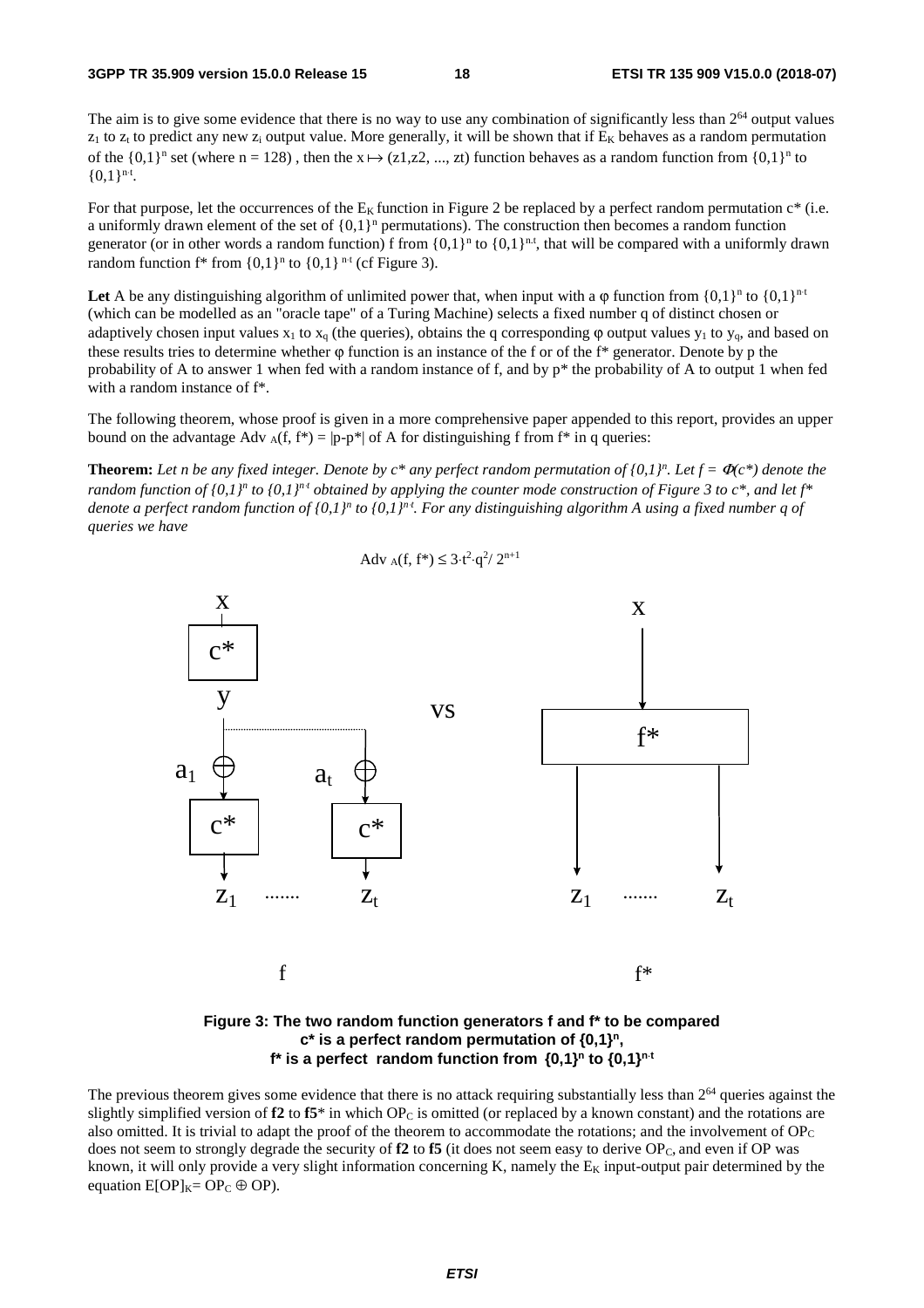Thus in summary, the design of the **f2**-**f5**\* functions appears to be sound and to comply with the design criteria.

### 10.3.2 On the f1-f1\* construction and its separation from f2-f5\*

#### 10.3.2.1 Soundness of the f1-f1\* construction

The **f1** and **f1\*** constructions seem essentially equivalent to a standard CBC MAC applied to the 2-block message M1|| M2, where  $M_1 = RAND$  and  $M_2 = SQN||AMF||SQN||AMF$ , with a final truncation of the CBC computation output. Moreover **f1** and **f1\*** use distinct output bits - so that the cryptographic separation between **f1** and **f1\*** appears to be sufficient.

A formal proof of the soundness of the standard CBC MAC was first established by Bellare, Kilian and Rogaway, ref.[14]. Some results of [14] can be transposed to the actual **f1**-**f1\*** construction, using techniques similar to those applied in the previous section, to show that if we ignore OP<sub>C</sub>, but keep the c1 and r1 constants and replace  $E_K$  by a perfect random permutation c\*, then the 2-block to 1-block random function f associated with the **f1**-**f1\*** construction is indistinguishable from a random function with substantially less than  $2<sup>64</sup>$  queries.

Conversely, there exists a simple internal collision attack against the standard CBC MAC requiring about  $2^{64}$  queries, so that the conjectured  $2^{64}$  lower bound is also an upper bound. This internal collision "attack" (which has no practical significance in the context of use of **f1** and **f1\***) can be transposed to the **f1** and **f1\*** functions, as shown in Section 10.3.3.

So in summary the **f1**-**f1\*** construction appears to be sound, and no stronger weakness than the impractical attacks with 264 queries anticipated in the design criteria was identified.

#### 10.3.2.2 Separation between f1-f1\* and f2-f5\*

From now on and until the end of Section 10.2, the following short notation for the various input, output and intermediate variables involved in the **f1**-**f5**\* computations will be used (cf Figure 1) :

- **x denotes the RAND input ;**
- **y denotes the intermediate value E[RAND** ⊕ **OPC]K**
- **t denotes the SQN||AMF||SQN||AMF additional input;**
- **z1, z1\*, z2, z3, z4, z5, z5\* denote the f1-f5\* outputs;**
- **zz1, zz2, zz3, zz4, zz5 denote the 128-bit EK outputs from which z1 and z1\*, z2 and z5, z3, z4, and z5\* are respectively extracted;**
- **the OPC, r1 to r5, c1 to c5 notations of the f1-f5\* specifications are kept.**

This section investigates the independence (as seen from an adversary's point of view) between the **f1**-**f1\*** functions and the **f2** to **f5**\* functions.

In practice it is of importance to look at the pairwise independence between **f1** or **f1\*** and any of the **f2** to **f5**\* functions. A connection between the zz1 128-bit output block from which the **f1** or  $f1^*$  output is extracted and the zzi = zz2, zz3, zz4, or zz5 128-bit output blocks from which **f2** to **f5**\* outputs are extracted could lead to attacks from an adversary who are able to predict events of the form  $zz1(x,t) = zzi(x')$ .

Express zz1 and zzi as : zz1  $(x,t) = OP_C \oplus E_K(y \oplus c1 \oplus rot(t \oplus OP_C, r1))$  and zzi  $(x) = OP_C \oplus E_K(ci \oplus rot(y \oplus OP_C, ri)).$ Events of the form  $zz1(x,t) = zzi(x)$ , i.e. collisions involving the same x random challenge value, have to be looked at with particular care because :

- despite the fact that y is unknown, the equation zz1(x,t) = zzi(x), which can be rewritten  $y \oplus \text{rot}(y, r_i) = c_1 \oplus ci$  $\oplus$  rot(t, r<sub>1</sub>)  $\oplus$  rot(OP<sub>C</sub>, r1)  $\oplus$  rot(OP<sub>C</sub>, ri) provides some partial information on OP<sub>C</sub> because y  $\oplus$  rot(y, r<sub>i</sub>) is at least partially known, and even entirely known if  $ri = 0$  (it is then equal to 0).
- if an event of the form  $zz1(x,t) = zzi(x)$  occurs for a particular  $(x,t)$  value, then equation  $zz1(x',t) = zzi(x')$  still holds for any x' value such that the corresponding y'=  $E_K(x' \oplus OP_C)$  satisfies equation y'  $\oplus$  rot(y', r<sub>i</sub>) = y  $\oplus$  rot(y,  $r_i$ ). Thus if  $ri = 0$ , equality  $zz1(x,t) = zzi(x)$  for all x values and this particular t value.

The c1 to c5 choices suggested in the **f1**-**f5**\* specification were made as to avoid any weakness that might result from events of the form  $zz1(x,t) = zzi(x)$ . Due to the facts that: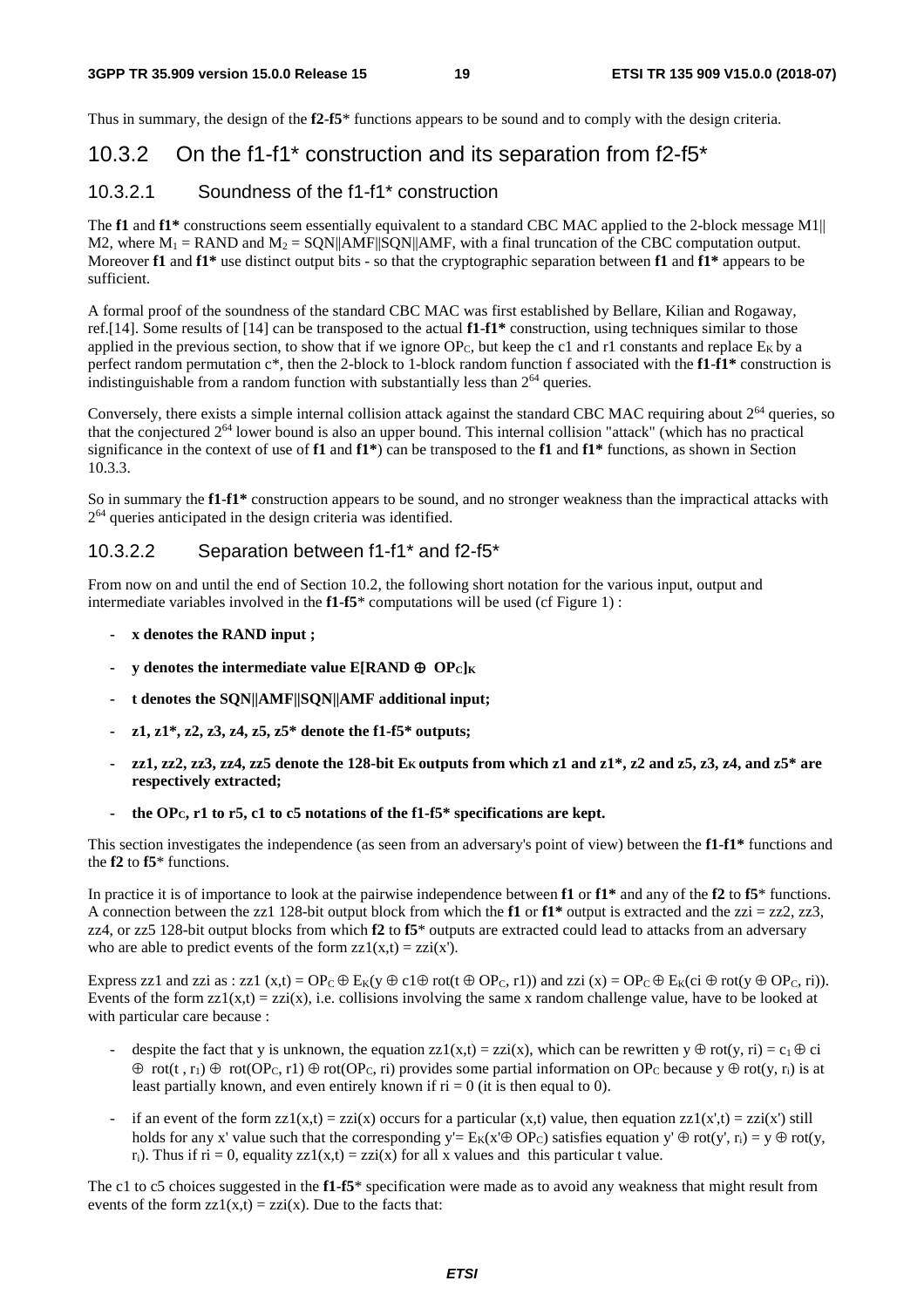- c1 is an even 128-bit word,
- t is obtained by repeating the 64-bit word SQN||AMF twice, so that t is an even word,
- all the other ci constants are odd.
- rotations do not affect the parity of any word,

the parity of  $E_K^{-1}(zz1\oplus OP_C) = y \oplus c_1\oplus \text{rot}(t \oplus OP_C, r_1)$  is equal to the parity of  $y \oplus OP_C$ , whereas the parity of  $E_K^{-1}(zz1\oplus OP_C)$  $(2\pi i \oplus \text{OP}_C) = c_i \oplus \text{rot}(y \oplus \text{OP}_C, r_i)$  is the inverse of the parity of  $y \oplus \text{OP}_C$ , so that the event  $zz1(x,t) = zzi(x)$  can never occur.

So in summary the criteria on the c1 to c5 and r1 to r5 introduced in the **f1**-**f5**\* specification seem to ensure an effective separation of the **f1**-**f1\*** functions from the **f2**-**f5**\* functions.

### 10.3.3 Investigation of forgery or distinguishing attacks with  $2^{64}$  queries

This section investigates properties allowing to distinguish the f1-f5\* functions from ideal independent random functions of their inputs. The trivial birthday based distinguishers allowing to guess that f1-f5\* are derived from permutations, not only functions, with about  $2^{64}$  known input values is not considered here.

Several "attacks" against one single function (namely f1 or f1\*) or against combinations of several functions requiring about 264 queries are identified. Those "attacks" are described in this section. The presentation uses the abbreviated notation introduced in section 10.3.2.

#### *10.3.3.1* An internal collision attack against f1 (or f1\*)

Not surprisingly, the well-known CBC MAC internal collisions attack is applicable to **f1**:

Consider a set of about  $2^{64}$  (x,t) pairs such that both the x and t values are pairwise distinct, and the corresponding z1 64-bit **f1** outputs. With a large probability, there exist two  $(x,t)$  pairs  $(x',t')$  and  $(x'',t'')$  such that the two corresponding 128-bit output words zz'1 and zz"1 collide.

Such a collision occurs iff

 $v' \oplus c_1 \oplus \text{rot}(t' \oplus \text{OP}_C, r_1) = v'' \oplus c_1 \oplus \text{rot}(t'' \oplus \text{OP}_C, r_1)$ , i.e. iff

 $y' \oplus rot(t' \oplus OP_C, r_1) = y'' \oplus rot(t'' \oplus OP_C, r_1).$ 

If we XOR each of the t' and t" values with any  $δt = δSQN||δAMF||δSQN||δAMF$  difference value, the above condition still holds, so that

$$
f1(x', t' \oplus \delta t) = f1(x'', t'' \oplus \delta t)
$$
 (i)

This property can first be used to detect collisions, and then to actually forge new z1 values.

To detect a collision, one can test each of the approximately  $2^{64}$  [(x',t');(x",t")] partial collisions such that  $z'1=z''1$ (which can be efficiently enumerated), and then test whether property (i) holds for one or two randomly selected  $\delta$ values. This allows to find a full collision on the entire zz1 output in about  $2^{64}$  operations. Once such a collision  $[(x',t')]$ ;  $(x$ ",t")] has been detected, property (i) can be used, for any  $\delta$  value, to forge z1(x", t"  $\oplus$   $\delta$ ) based on z1(x', t'  $\oplus$   $\delta$ ).

As said before, the above attack is only due to the fact that the **f1** function is essentially a standard CBC MAC. Since the attack requires about 264 **f1** outputs corresponding to distinct RAND inputs, it has no practical significance: the use of a **f1** mode essentially equivalent to a standard CBC mode seems appropriate in the 3GPP context of operation. Moreover, we have not identified any simple modification of **f1** allowing to prevent the above internal collisions attack (or a variant) while avoiding the introduction of three invocations of  $E<sub>K</sub>$  (instead of two) in each **f1** computation.

#### *10.3.3.2* Forgery or distinguishing attacks against combinations of several modes

For some particular values of the r1 to r5 and c1 to c5 constants, there may also exist "attacks" against some combinations of several modes requiring about  $2^{64}$  queries.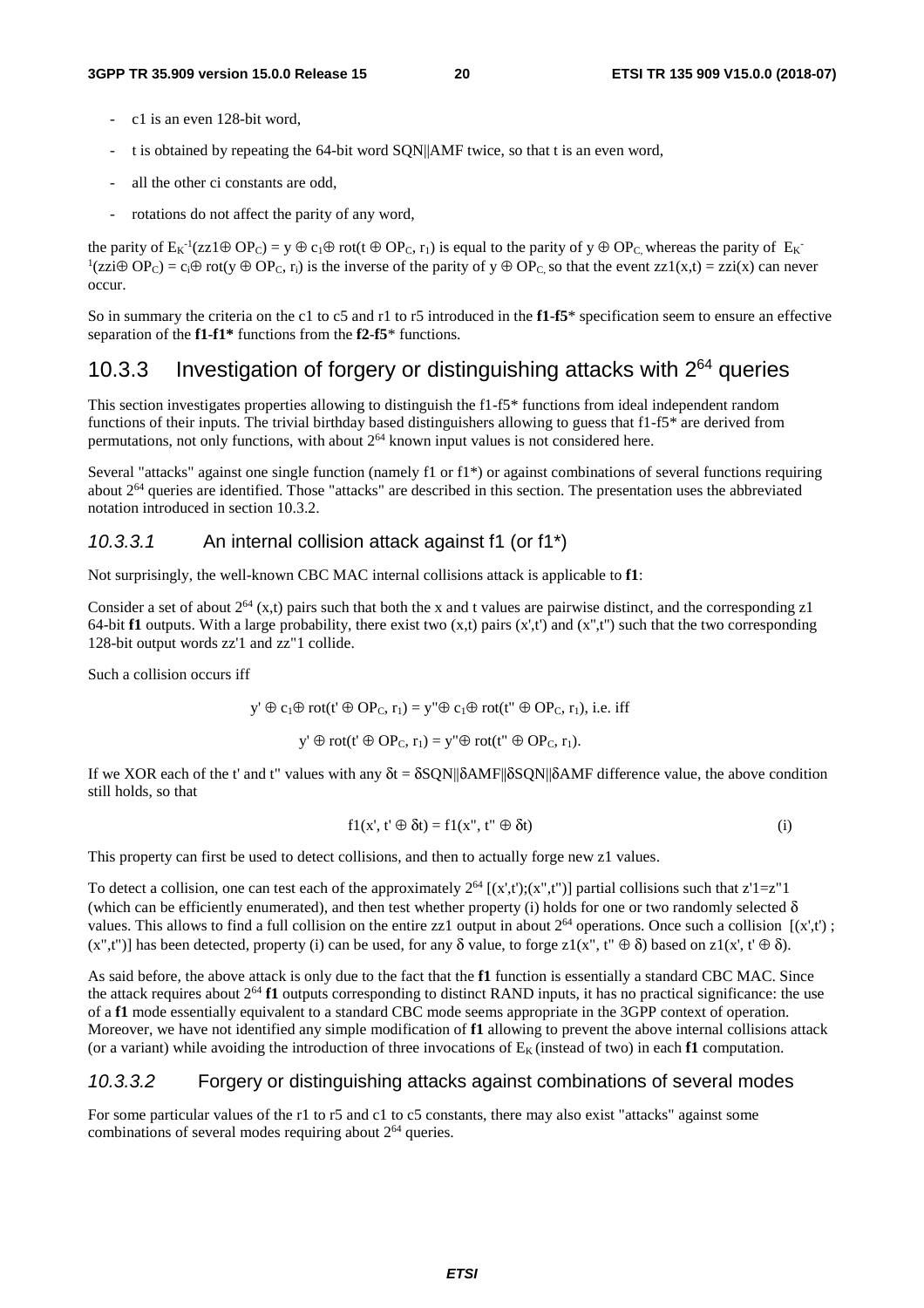#### 10.3.3.2.1 Attacks against combinations of f2-f5

*Two of the one-block outputs zz2 to zz5 corresponding to two equal or distinct random challenges x' and x", denoted by zz'i and zz''j (where i and j are distinct values of the set {2, 3, 4, 5}) are equal iff:* 

$$
rot(y', ri) \bigoplus rot(y'', rj) = ci \bigoplus cj \bigoplus rot(OP_C, ri) \bigoplus rot(OP_C, rj)
$$
 (a)

In the two following particular cases, there exists a simple attack requiring about  $2<sup>64</sup>$  queries

**Case 1 :**  $ri = rj$  (i.e. two of the constant rotations are equal)

The following forgery attack holds in case 1: given a set of  $2^{64}$  x inputs and the corresponding zzi and zzj outputs. With a large probability there exist two input values x' and x" such that  $zz'i = zz''$ . It is easy to see, using equation (a) and the fact that ri=rj, that one then also has zz"i=zz'j. In other words, if an adversary finds two x' and x" inputs such that the zz'i and zz"j are equal and obtains the zz"i value corresponding to the x'' input, she can forge the zz'j value of zzj corresponding to the x' input. Such a phenomenon would be extremely unlikely to happen if zzi and zzj were the outputs of two independent permutations of x.

**Case 2** : ri – rj = 64 mod 128 and ci  $\oplus$  cj belongs to the Im[rot(.,ri)  $\oplus$  rot(.,rj)] 64-dimensional vector subspace of  ${0.1}^{128}$  (for instance, ri=0 and ri=64 and c<sub>i</sub> ⊕ cj consists of two equal 64-bit halves).

The following distinguishing attack holds in case 2 : given a set of  $2^{64}$  x inputs and the corresponding zzi and zzj outputs. With a large probablity, for one of these x values, one has:  $zzi = zzi$ . As a matter of fact this equality occurs iff rot(y ⊕ OP<sub>C</sub>, ri) ⊕ rot(y ⊕ OP<sub>C</sub>, rj)=ci ⊕ cj, and there are 2<sup>64</sup> possible y ⊕ OP<sub>C</sub> values satisfying that equation. Such an event would be extremely unlikely to occur if zzi and zzj were the outputs of two independent random permutations of x.

#### 10.3.3.2.2 Attacks against combinations of f1-f1\* and f2-f5\*

*A zz'1 value of the zz1 f1-f\*1 output corresponding to a*  $(x', t)$  *input value is equal to a zz''i (i ∈ {2, 3, 4, 5}) one-block output of one of the f2-f5\*computations corresponding to a x" input value iff* 

$$
y' \bigoplus rot(y'', r\mathbf{i}) = c1 \bigoplus ci \bigoplus rot(t, r_1) \bigoplus rot(OP_C, r1) \bigoplus rot(OP_C, r\mathbf{i})
$$
 (b)

As said before, the parities of the c1 to c5 constants prevent equation (b) from being satisfied if  $y'=y''$ . In some particular cases, there nevertheless remain simple "attacks", requiring about  $2^{64}$  queries.

#### **Case 3 :**  $ri = 0$

The following forgery attack holds in case 3: given a set of  $2^{64}$  (x,t) inputs and the corresponding zz1 and zzi outputs. With a large probability there exist x', t' and x'' such that zz'1 (x',t') =  $\overline{zz}$ ''i(x''). It is easy to see, using equation (b) and the fact that ri=0, that one then also has zz" $1(x",t') = zz$ ; (x'). This allows to forge zz'i(x') based on zz" $1(x",t')$ . If z1 outputs are available instead of entire zz1 outputs, the above property still leads to a distinguishing "attack" requiring about  $2^{64}$  queries.

**Case 4 :** r1 ∈ {0, 64} and there exist two distinct values i,  $i \in \{2, 3, 4, .5\}$  such that ci ⊕ ci consists of two equal 64-bit halves and  $ri = rj$ .

The following forgery attack holds in case 4: given a set of  $2^{64}$  (x,t) inputs and the corresponding zz1 and zzi outputs. With a large probability there exist x', ti and x'' blocks such that zz'1 (x',ti) = zz"i(x''). Let us now replace the ti expanded SQN||AMF sequence by the tj = ti  $\oplus$  ci  $\oplus$  cj sequence. It is easy to see, using equation (b), that equality  $zz'i(x',t) = zz''j(x'')$  also holds (in other words, a collision between a zz1 and a zzi value allows to predict a collision between a zz1 value and a zzj value). If z1 outputs are available instead of entire zz1 outputs, the above property still leads to a distinguishing "attack" requiring about  $2^{64}$  queries.

#### 10.3.3.3 Conclusion about the identified forgery or distinguishing attacks

All the attacks listed above require about  $2^{64}$  queries, and can be considered highly impractical. None of these "attacks" is stronger than anticipated in the design criteria. It should also be noted that only the internal collision attack of section 10.3.3.1 and Case 3 of the previous section applies to the MILENAGE specifications.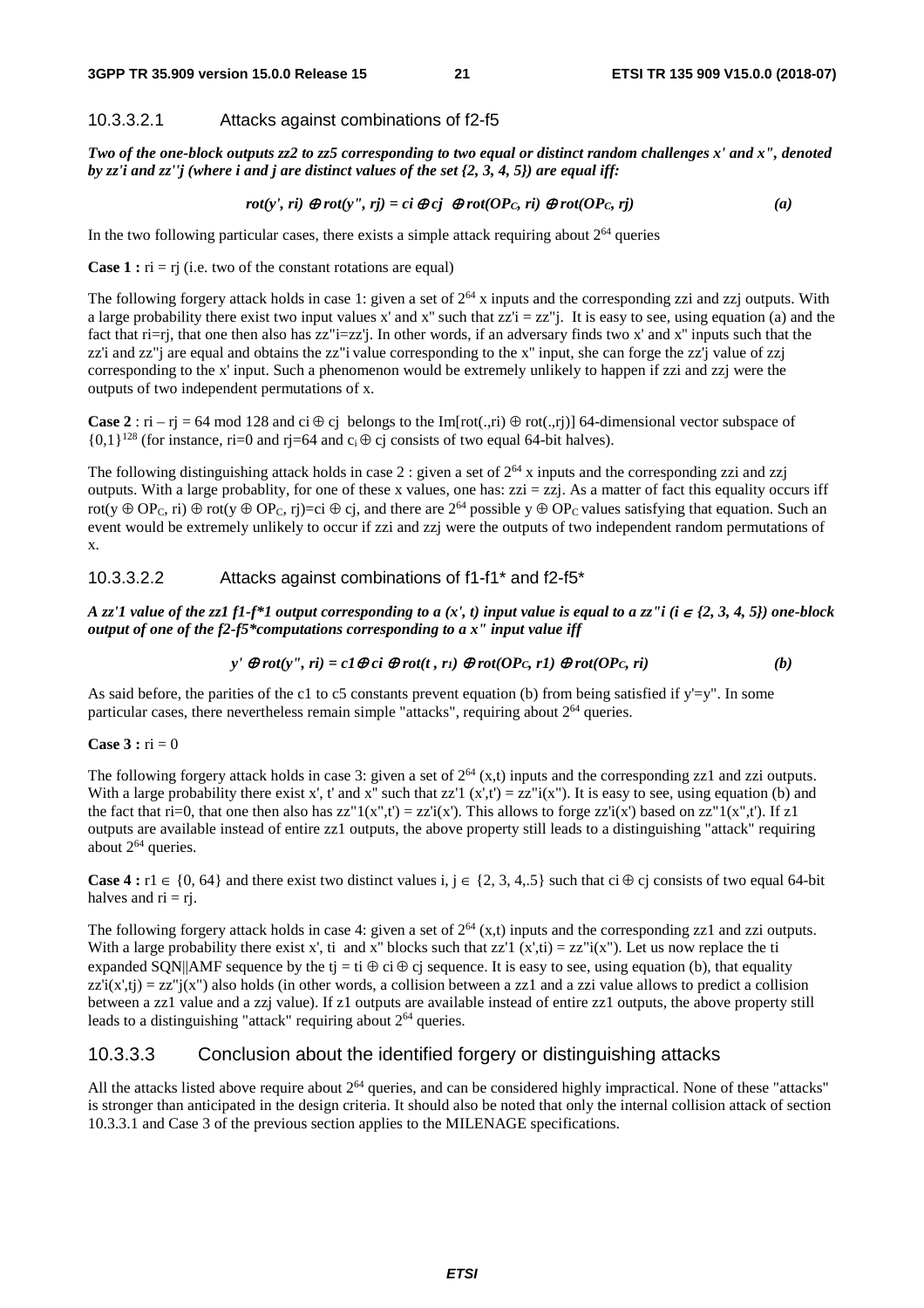### 10.4 Statistical evaluation

The algorithm "MILENAGE" has been designed such that the only cryptographically strong function used to process input depending on a key is the kernel function, which is the block cipher algorithm Rijndael for the example algorithm. All other operations used in the algorithm are XOR, cyclic rotation and splitting/concatenation of bit strings. These operations do not have any cryptographical properties such as confusion or diffusion. Both the designers and evaluators of MILENAGE were thus thoroughly convinced that all statistical tests which are to be performed on MILENAGE only yield results about the underlying kernel function. Since it was not the intention of the task force to evaluate Rijndael, statistical tests have not been performed as a consequence. Care has been taken on the design that the full entropy of the kernel function's outputs is mapped to the outputs of the algorithm (MAC, RES, keys).

### 10.5 Published attacks on Rijndael

This section gives a summary of known and published attacks against reduced variants of Rijndael as described in the AES report ref.[12].

The Rijndael specification describes a truncated differential attack on 4, 5, and 6 round variants of Rijndael [15], based on a 3 round distinguisher of Rijndael. This attack is called the "Square" attack, named after the cipher on which the attack was first mounted.

In Ref. [16], truncated differentials are used to construct a different distinguisher on 4 rounds, based on the experimentally confirmed existence of collisions between some partial functions induced by the cipher. This distinguisher leads to a collision attack on 7 round variants of Rijndael.

The other papers that present attacks on variants of Rijndael build directly on the Square attack. In Ref. [17], the Square attack is extended to 7 round variants of Rijndael by guessing an extra round of subkeys. Table 1 indicates the results for the 192 and 256-bit key sizes, where the total number of operations remains below those required for exhaustive search. Similar attacks are described in Ref. [18].

| <b>Reference</b> | Round (Key size)                           | Type of attack                                             | <b>Texts</b>                                                                                  | <b>Memory</b>                                                           | <b>Operations</b>                                     |  |
|------------------|--------------------------------------------|------------------------------------------------------------|-----------------------------------------------------------------------------------------------|-------------------------------------------------------------------------|-------------------------------------------------------|--|
| $[15]$           | 4<br>5<br>6                                | Truncated Diff<br><b>Truncated Diff</b><br>Truncated Diff. | 2 <sup>9</sup><br>$2^{11}$<br>$2^{32}$                                                        | small<br>small<br>$7.2^{32}$                                            | 2 <sup>9</sup><br>$2^{40}$<br>$2^{72}$                |  |
| $[18]$           | 6<br>7 (192)<br>7(256)<br>8(256)<br>9(256) |                                                            | $6.2^{32}$<br>19.232<br>$21.2^{32}$<br>$2^{128} - 2^{119}$<br>$2^{128} - 2^{119}$<br>$2^{77}$ | $7.2^{32}$<br>$7.2^{32}$<br>$7.2^{32}$<br>$2^{61}$<br>2101<br><b>NA</b> | $2^{44}$<br>$2^{155}$<br>2172<br>2120<br>2204<br>2224 |  |
| $[17]$           | 7 (192)<br>7(256)                          | <b>Truncated Diff</b><br><b>Truncated Diff</b>             | $2^{32}$<br>$2^{32}$<br>$2^{32}$                                                              | $7.2^{32}$<br>$7.2^{32}$<br>$7.2^{32}$                                  | 2184<br>2200<br>2140                                  |  |
| [16]             | 7 (192, 256)                               | Truncated Diff                                             |                                                                                               |                                                                         |                                                       |  |

#### **Table 1: Summary of reported attacks related to Rijndael versions**

It should be noted that many of the reported attacks shown in table 1 are related to versions of Rijndael with larger keylength than used in MILENAGE.

The attacks reported in ref. [18] are improved by a partial summing technique that reduces the number of operations. The partial summing technique is also combined with a technique for trading off operations for information, yielding attacks on 7 and 8 round variants that require almost the entire codebook. The same paper also presents a related key attack on a 9 round variant with 256-bit keys. This attack requires not only encryptions of chosen plaintexts under the secret key, but also encryptions under 255 other keys that are related to the secret key in a manner chosen by the adversary.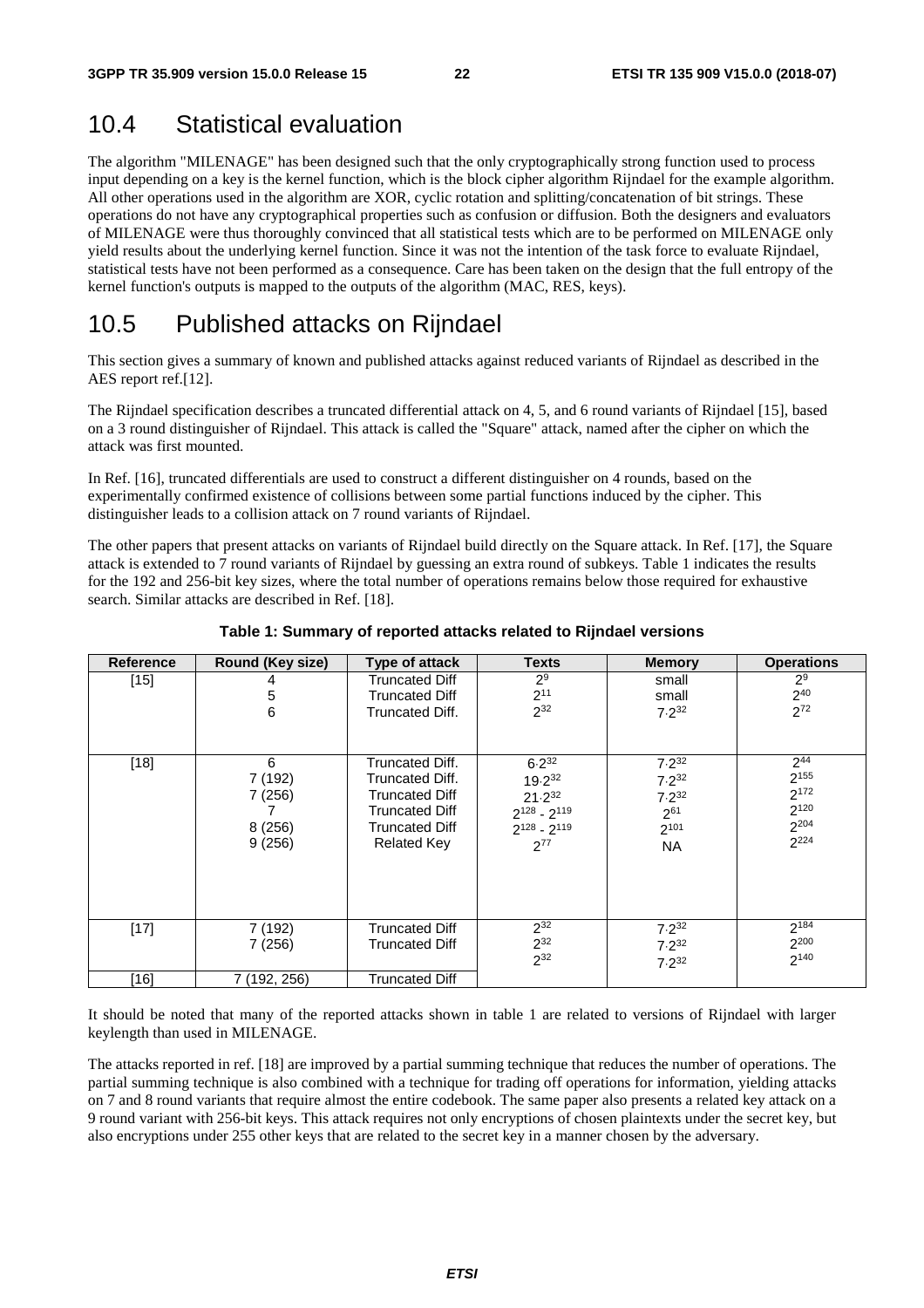### 10.6 Complexity evaluation

#### 10.6.1 Complexity of draft Rijndael implementation

A straightforward implementation result in 8051 assembly language (no optimisations made) without taking advantage of Rijndael's rather particular linear component achieves the following results:

| RAM:    | 48 bytes             |
|---------|----------------------|
| ROM:    | about 1 <sub>k</sub> |
| Cycles: | 30.000               |

Max 6 applications  $(5 + 1)$  if OPc is computed on the card at each authentication) of Rijndael are considered: 180.000 cycles, which takes 55,38 ms @ 3.25 Mhz.

### 10.6.2 Estimate complexity of modes

Once Rijndael is implemented, considering the **f1**-**f5** construction of the modes, we obtain:

RAM:

RAND/E\_K(RAND xor OPc)/IK 16 bytes

OPc: 16 bytes

SQN xor AK || AMF || MAC-A / CK / SQN\_MS xor AK\* || AMF\* || MAC-S: 16 bytes

RES: 8 bytes

K: 16 bytes

Total: 72 bytes

ROM:  $5*200$  bytes = 1k

Cycles: overhead of  $5*15.000$  cycles = 75.000 cycles, which gives 23,07 ms overhead @ 3.25 Mhz.

#### 10.6.3 Estimate of total MILENAGE

RAM: 120 bytes

ROM: 2k

Cycles: 255.000, which represents 78,46 ms @ 3.25 Mhz.

### 10.6.4 SPA/DPA, Timing attack countermeasures

See Section 10.8 for a wider discussion on these implementation attacks and the possibility for protection against such attacks.

RAM: additional 280 bytes XRAM

ROM: no significant change

Cycles:  $(180.000 + 75.000)^*$  = 765.000 cyles, which takes 235 ms @ 3.25 Mhz.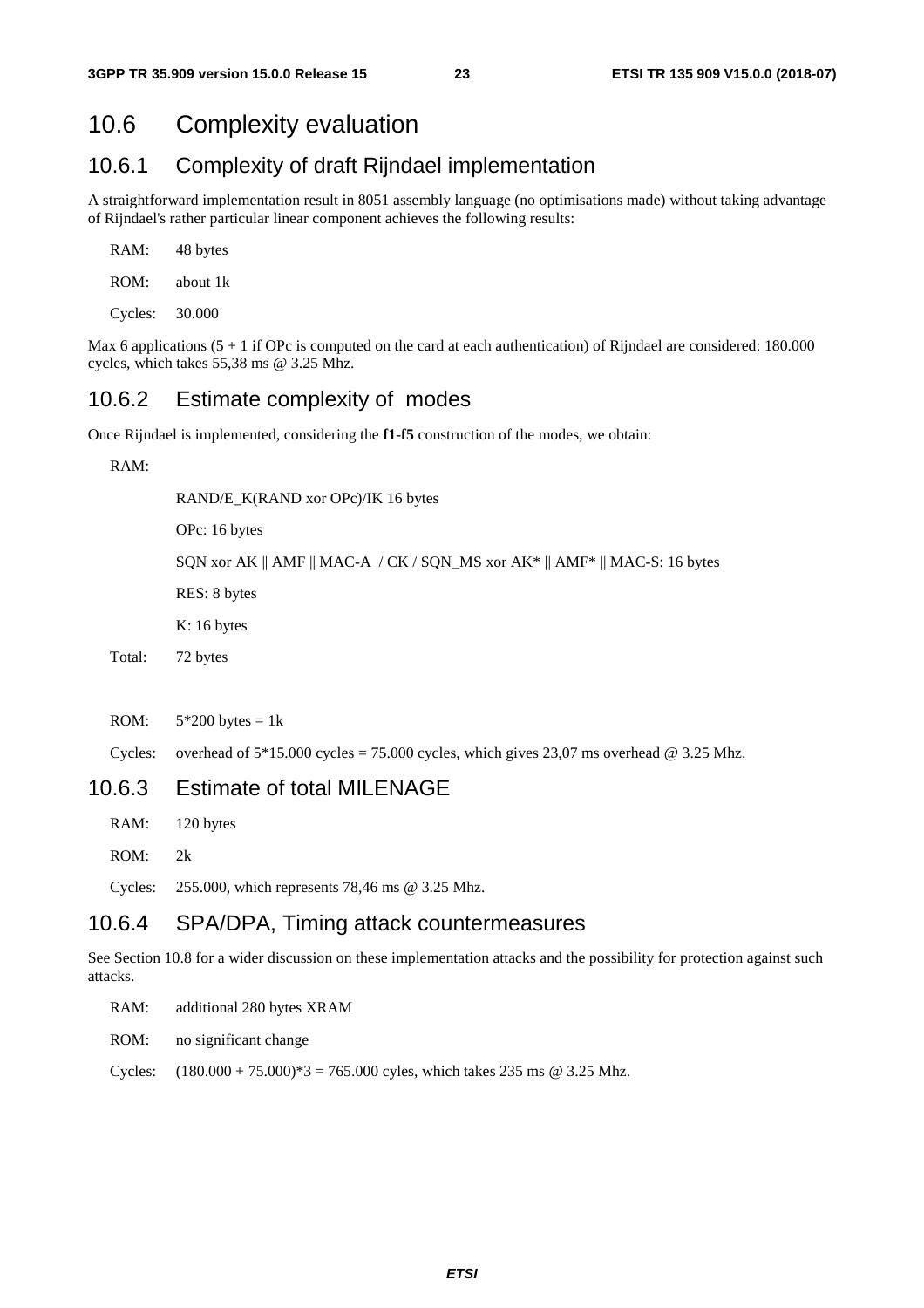### 10.6.5 Conclusion on algorithm complexity

The figures given in this section are rough estimates on complexity for a Rijndael kernel with and without full DPA/SPA/TA protections.

For an unmasked kernel and unmasked modes, the total estimate for the **f1** – **f5**\* functions fits into 2k of ROM, using 120 bytes of RAM and executing under 80 ms @ 3.25 Mhz for our draft implementation. This lies well within the required 8k of ROM, 300 bytes of RAM and 500 ms execution time.

For a masked version of the kernel and modes, the total estimate for the **f1**-**f5** functions still meets the requirement of 8k of ROM, furthermore executing in less then 235 ms @ 3.25 Mhz for our draft implementation. However, masking techniques such as those described later on in this evaluation report require at least 256 additional bytes of XRAM, which sums up to slightly under 400 bytes of RAM for the kernel and modes."

Additional comment: The Task Force's expertise is in the design of the specified cryptographic functions. It is not familiar with (and doesn't really want to know) the fine detail of the wider context within the USIM. For example the Task Force do not know the USIM command set; the time involved in getting parameters into and out of the USIM; exactly how the cryptographic functions will be called in an operational environment; whether all results will be calculated at once or whether some results (e.g. CK) will be retrieved before others (e.g. IK) are calculated.

The Task Force have ensured to the best of its ability that the example algorithm set can be implemented efficiently, and that the size and performance parameters lie well within the requirements given in ref [2] to allow for other operational constraints that lie outside of its control.

# 10.7 External complexity evaluations

As part of the AES process there have been a number of investigations into physical realisations of Rijndael and these have included implementations for smartcards and protection against DPA. The results of three of these investigations are reproduced here.

Ref. [10] reports the following results for evaluating the Rijndael algorithm against DPA. The algorithm was implemented on a 32-bit ARM processor, both unmasked and masked against DPA. Security Cost is the ratio of Masked to Unmasked.

|                       | <b>Cycle count</b> | <b>RAM</b> (bytes) | <b>ROM</b> (bytes) |
|-----------------------|--------------------|--------------------|--------------------|
| Unmasked              | 7.086              |                    | 1.756              |
| <b>Masked</b>         | 13.867             | 326                | 2.393              |
| <b>Security Costs</b> | .96                | R 77               | 1.36               |

The following results are given in ref. [13] and show the complexity and the performance of Rijndael implemented on a Toshiba T6N55 chip that contains a Z80 microprocessor and a coprocessor on a smart card. Internal means the size of required CRAM for the coprocessor's operations. External means the other work area.

|                 | <b>Total RAM</b> | <b>Internal RAM</b> | <b>External</b><br><b>RAM</b> | <b>ROM</b> (bytes) | <b>Time</b><br>(clocks) |
|-----------------|------------------|---------------------|-------------------------------|--------------------|-------------------------|
| Encrypt         | 34               | 32                  |                               | 700                | 25.494                  |
| <b>Schedule</b> | 32               | 32                  |                               | 280                | 10.318                  |
| <b>Total</b>    | 66               | 64                  |                               | 980                | 35.812                  |

The Rijndael Specification itself, ref. [15], gives the following table for three different implementations on the Intel 8051 microprocessor:

| <b>Number of Cycles</b> | <b>Code Length (bytes)</b> |
|-------------------------|----------------------------|
| 4065                    | 768                        |
| 3744                    | 826                        |
| 3168                    | 1016                       |

Ref. [15] also provides the following results for an implementation on a Motorola 68HC08 microprocessor:

| <b>Number of Cycles</b> | <b>Required RAM(bytes)</b> | Code Length (bytes) |
|-------------------------|----------------------------|---------------------|
| 8390                    |                            | 919                 |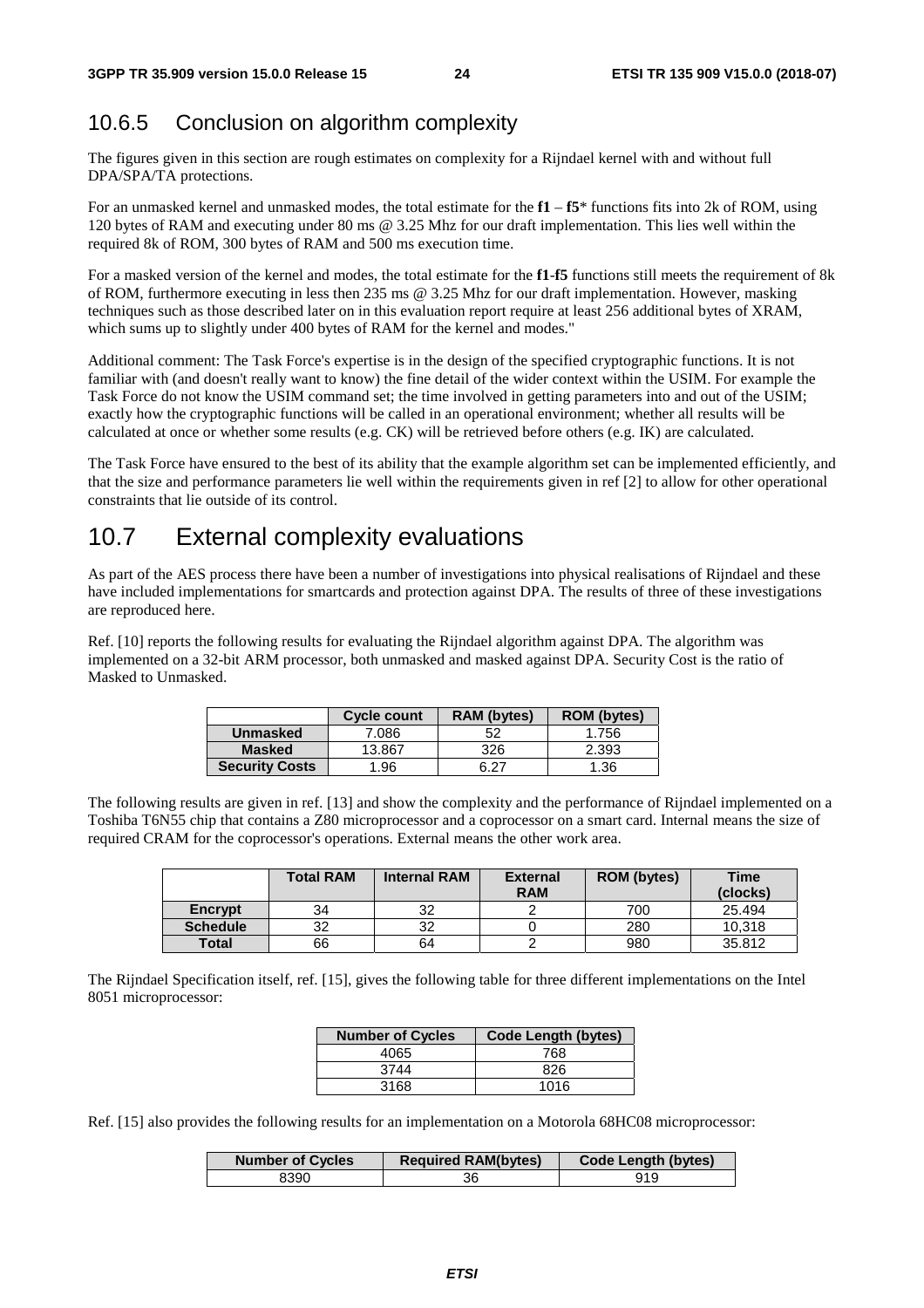# 10.8 Evaluation of side channel attacks

In this section we will focus on the resistance of MILENAGE against side-channel attacks, or 'implementation attacks', i.e. attacks which make use of an additional (physical) information channel [7] through which secrets might leak. These additional channels include, but are not limited to, timing measurements [6], power consumption [8], [9], [10], [11]electromagnetic radiation, etc.

# 10.8.1 Evaluation of the kernel algorithm

Rijndael has been chosen as a kernel function for the 3GPP authentication algorithm. As most block ciphers, it uses simple linear operations such as bit shifts and rotations, exclusive or operations, as well as substitutions through a non linear 8 by 8 bit S-box.

Similarly to DES, Rijndael is vulnerable to SPA (Simple Power Analysis), DPA (Differential Power Analysis) and timing attacks. These attacks may however be thwarted by using adequate software and hardware protections on the mobile station. Note however that some techniques and/or methods for such protections might be subject to pending patents.

### 10.8.1.1 Timing Attacks

We refer to [6] for a complete description of timing attacks. In the case of Rijndael, the most vulnerable operation is the polynomial remaindering over GF(2<sup>8</sup>). In practice, this operation is implemented either by a 1-bit shift to the left, followed by a conditional exclusive-or with the modulus, or by a conditional table look-up. In both cases, the 'if' operation may leak information on intermediate results, and thus reveal parts of the secret key.

Therefore, care should be taken to ensure that this operation is implemented in constant time using operations that are the same, whatever the intermediate result. In particular, no 'if', 'case' or otherwise conditional 'jump' and 'call' instructions should be used. The MixColumn routine shall be implemented in an 'operation constant' way.

In this way, efficient protection against timing attacks is easily achieved.

### 10.8.1.2 Simple Power Analysis

Every block cipher is vulnerable to Simple Power Analysis. We refer to [9] and [10] for a complete description of this attack. In a very simple approach, an attacker monitors the power consumption curves of the device while executing cryptographic operations on different input data. The overall form of the curve reveals which actual data are being manipulated, thus leaking information on the secret key. This kind of attack may be thwarted by appropriate hardware countermeasures such as random noise generators or current scramblers on the device. Ad-hoc wait states or dummy instruction routines may be added in order to confuse the 'visual' analysis as much as possible.

It is a simple matter to provide good resistance against Simple Power Analysis.

### 10.8.1.3 Differential Power Analysis

We refer to [8], [9], [10] and [11] for a detailed description of Differential Power Analysis. Rijndael, as many other block ciphers is vulnerable to DPA. In particular, bytewise key-addition followed by a non-linear substitution table is generally enough to attack a block cipher successfully, meaning that the entire secret key may be recovered using a few hundred power curves. The attacker defines a selection function, which consists for example in one output bit of the non-linear S-box. The differential attack proceeds as follows:

- Guess the value of a given secret key byte.
- Using knowledge of the input (or output) data, compute the estimated one-bit result of the substitution of the input byte exclusive-ored with the key byte, according to the selection function.
- Sort the power curves according to the one-bit result and compute the mean of all curves in each of the two resulting sets.
- Subtract the two means and visualise the resulting curve.
- Repeat for all key guesses.
- For at most a few key guesses, the resulting curve will show a DPA 'peak' (whereas all other curves will be completely flat). These key guesses comprise the right key byte.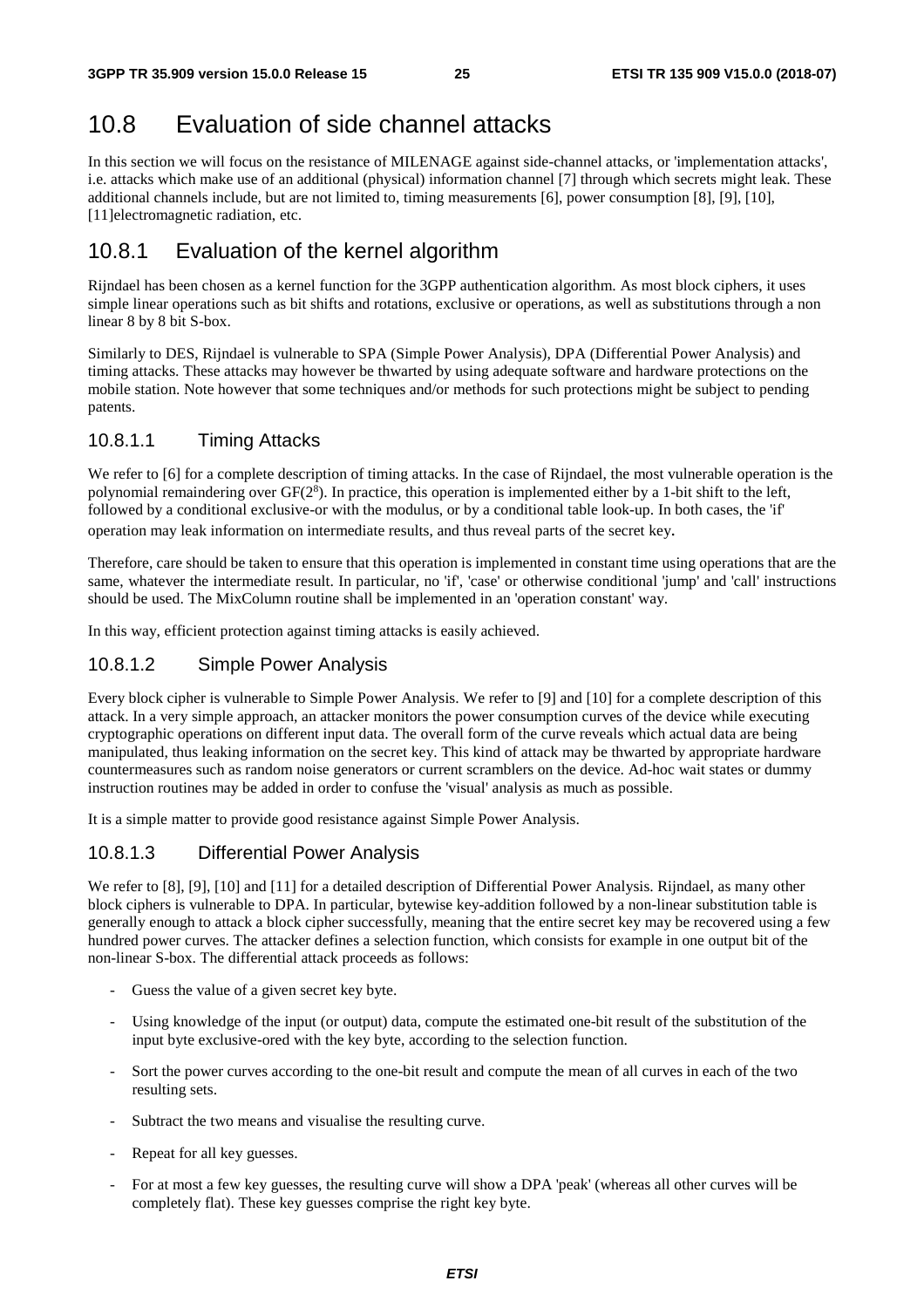- Iterate on other key bytes and complete the whole secret key by exhaustive search as appropriate.

In the case of Rijndael, the secret key may be found byte by byte using a few hundred curves. Thus Rijndael is as vulnerable to DPA as DES.

We refer to [8], [10] and [11] for protections and countermeasures against this attack. All input data as well as the secret key may be masked by a random value throughout the cryptographic computations. Special care should be taken when handling the S-box, as this component is non-linear. Following [10], a boolean masked table S' can be defined in terms of S, and of the input and output masks r\_in and r\_out, such that  $S'[x] = S[x \oplus r_in] \oplus r,out$ . This masked table S' takes inputs that are masked with r\_in and produces outputs that are masked with r\_out. Thus the look-up operation is convertible into an operation which can 'handle' random boolean masks. All other components in Rijndael are linear and are thus not affected by the random masks.

The masks should be refreshed at every execution on different input data, in order to decorrelate every cryptographic operation from the actual value of the manipulated bytes. Together with hardware countermeasures against SPA, these protections should achieve a reasonable level of security against first order power attacks.

#### 10.8.1.4 Other side channels

Other side channels such as carry bit propagation analysis or differential electromagnetic radiation or IPA (Inferential Power Analysis) are still under investigation in the open literature and are thus not addressed in this evaluation report.

#### 10.8.2 Evaluation of the f1-f5 modes

The authentication and key derivation modes use Rijndael as the kernel function. As such, these modes are equally vulnerable to the different power and timing attacks. They can be efficiently protected by the same methods as for the kernel function itself. In particular, random boolean masking should also be applied to each function individually, not only to the underlying kernel.

#### 10.8.2.1 Operator Constants (OP or OPc)

The use of secret operator constants enables to mask the real inputs to the kernel function, but side-channel attacks may still be applied to recover the exclusive or between these constants and the first round-key of the kernel. Subsequently, the second round-key may be derived and finally the original key may be recovered.

Thus, the operator constants have the effect of transforming a straightforward known plaintext attack into a slightly but not significantly more complex attack. Care should be taken to protect the operator constants as well as the secret key of the block cipher itself. This is achieved using above mentioned masking techniques.

#### 10.8.2.2 Rotations and constants

These values are meant to be publicly defined and need not be protected in any way. However, if an operator chooses to diversify them, computations involving the rotations and constants should also be protected against timing and power attacks using previously mentioned techniques.

### 10.8.3 Conclusion on side channel attacks

Rijndael as a kernel function is vulnerable to side-channel attacks but may be efficiently protected against these attacks on the USIM. The modes do not add any security with respect to this kind of attacks and in case secret values such as an operator constant, rotations and other constants are used, it is strongly advised to protect them by random boolean masking together with the kernel function.

# 11 Conclusions

The MILENAGE algorithm set forms a complete set of cryptographic functions suitable for use in the 3GPP authentication framework. It constitutes a well-founded architecture based upon a highly trusted kernel and achieves all goals related to efficiency and security. The design supports the possibility for operator specific modifications by introduction of dedicated parameters and interchangeable modules.

The combination of the mathematical analysis carried out by the ETSI SAGE Task Force and related external evaluation results support the soundness of the design. This report includes a description of certain forgery attacks with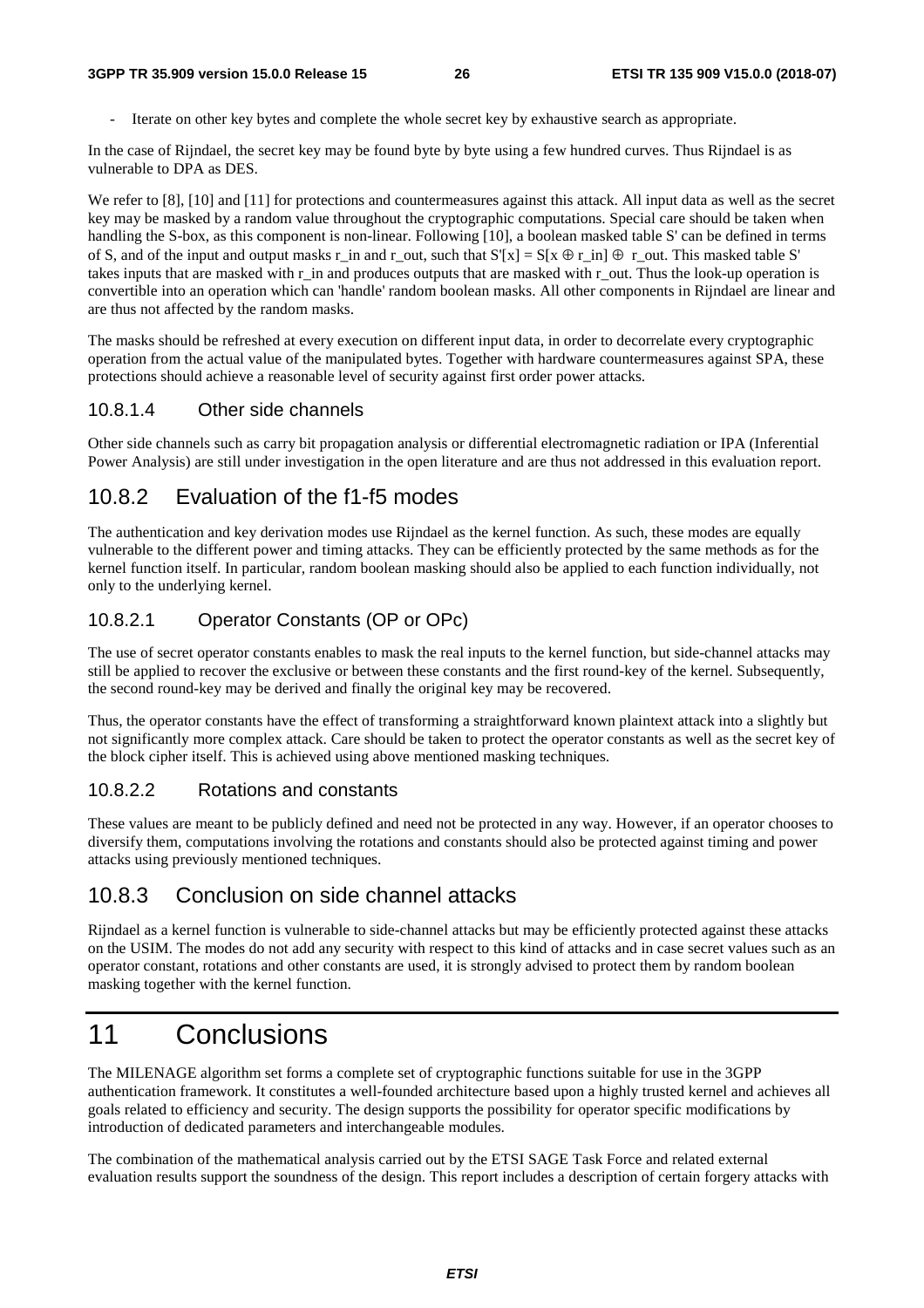complexity lower than the security level set by the 128 bits subscriber key, but it is explained that these attacks have been considered during the design process and are not considered to be feasible within the operational context of 3GPP.

The Task Force has specifically considered the threat of different side channel attacks and the report provides references to several techniques that can be used to ensure that MILENAGE can be implemented in a way that protect the USIM.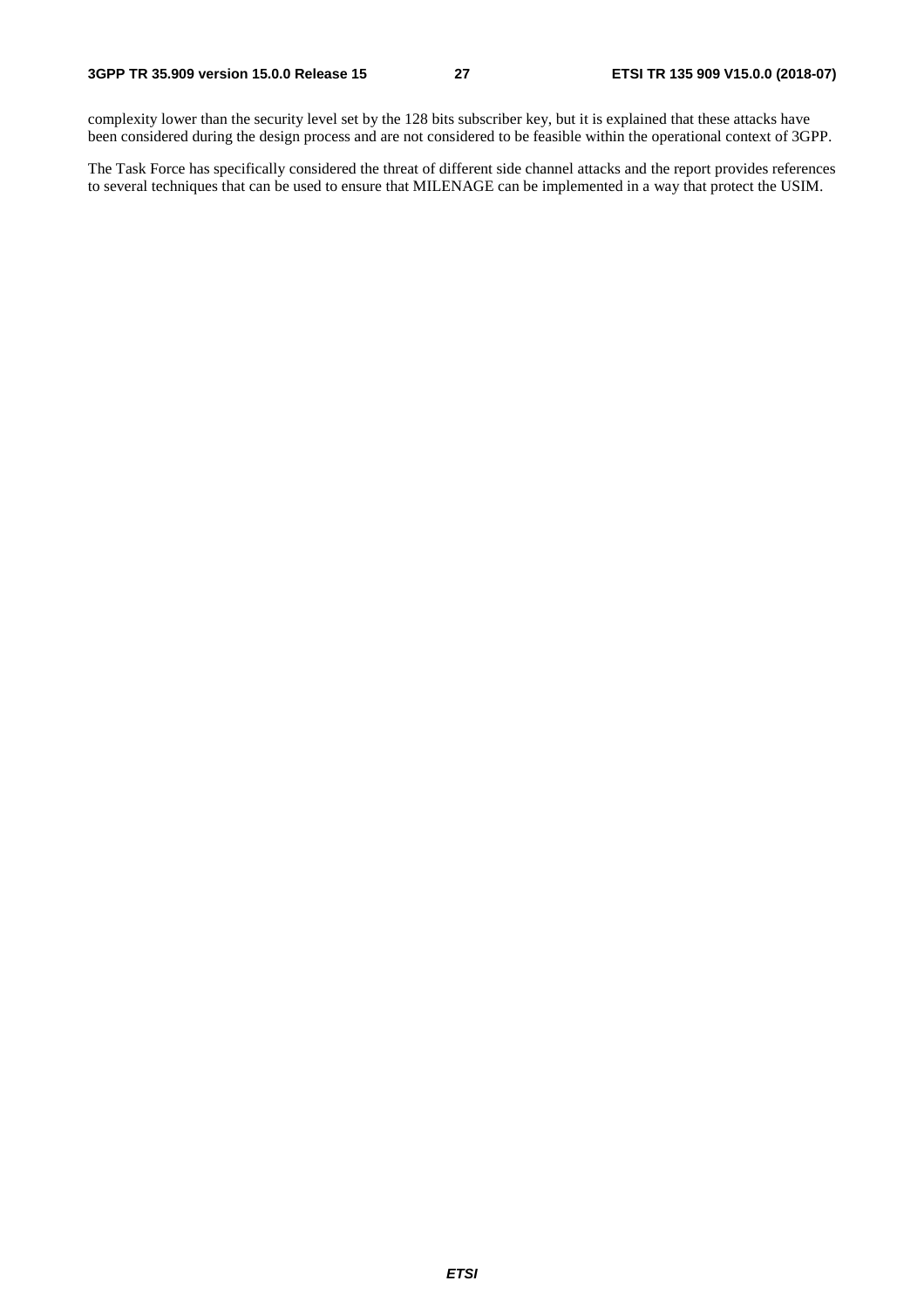# Annex A (informative): Change history

| <b>Change history</b> |                                 |                |           |                              |                                |  |
|-----------------------|---------------------------------|----------------|-----------|------------------------------|--------------------------------|--|
| <b>TSG SA</b><br>#    | <b>Version</b>                  | <b>CR</b>      | Tdoc SA   | <b>New</b><br><b>Version</b> | <b>Subject/Comment</b>         |  |
| SP-11                 | <b>SAGE</b><br>v <sub>1.0</sub> | ۰              | SP-010144 | 4.0.0                        | Approved as Release 4          |  |
| SP-16                 | 4.0.0                           | ۰              |           | 5.0.0                        | Release 5 version created      |  |
| SP-26                 | 5.0.0                           | $\blacksquare$ | -         | 6.0.0                        | Release 6 version created      |  |
| SP-36                 | 6.0.0                           | $\blacksquare$ |           | 7.0.0                        | Release 7 version created      |  |
| SP-42                 | 7.0.0                           | $\blacksquare$ |           | 8.0.0                        | Release 8 version created      |  |
| SP-46                 | 8.0.0                           | $\blacksquare$ |           | 9.0.0                        | Release 9 version created      |  |
| SP-51                 | 9.0.0                           | $\blacksquare$ |           | 10.0.0                       | Updated to Release 10          |  |
| 2012-09               |                                 | -              |           | 11.0.0                       | Update to Rel-11 version (MCC) |  |
| 2014-09               |                                 | -              |           | 12.0.0                       | Update to Rel-12 version (MCC) |  |
| 2016-01               | 12.0.0                          |                |           | 13.0.0                       | Update to Rel-13 version (MCC) |  |

| <b>Change history</b> |         |             |            |  |  |                                                  |                |
|-----------------------|---------|-------------|------------|--|--|--------------------------------------------------|----------------|
| <b>Date</b>           | Meeting | <b>TDoc</b> | <b>ICR</b> |  |  | Rev Cat Subject/Comment                          | <b>New</b>     |
|                       |         |             |            |  |  |                                                  | <b>version</b> |
| 2017-03               | SA#75   |             |            |  |  | Promotion to Release 14 without technical change | 14.0.0         |
| 2018-06               | $\sim$  |             | -          |  |  | Update to Rel-15 version (MCC)                   | 15.0.0         |